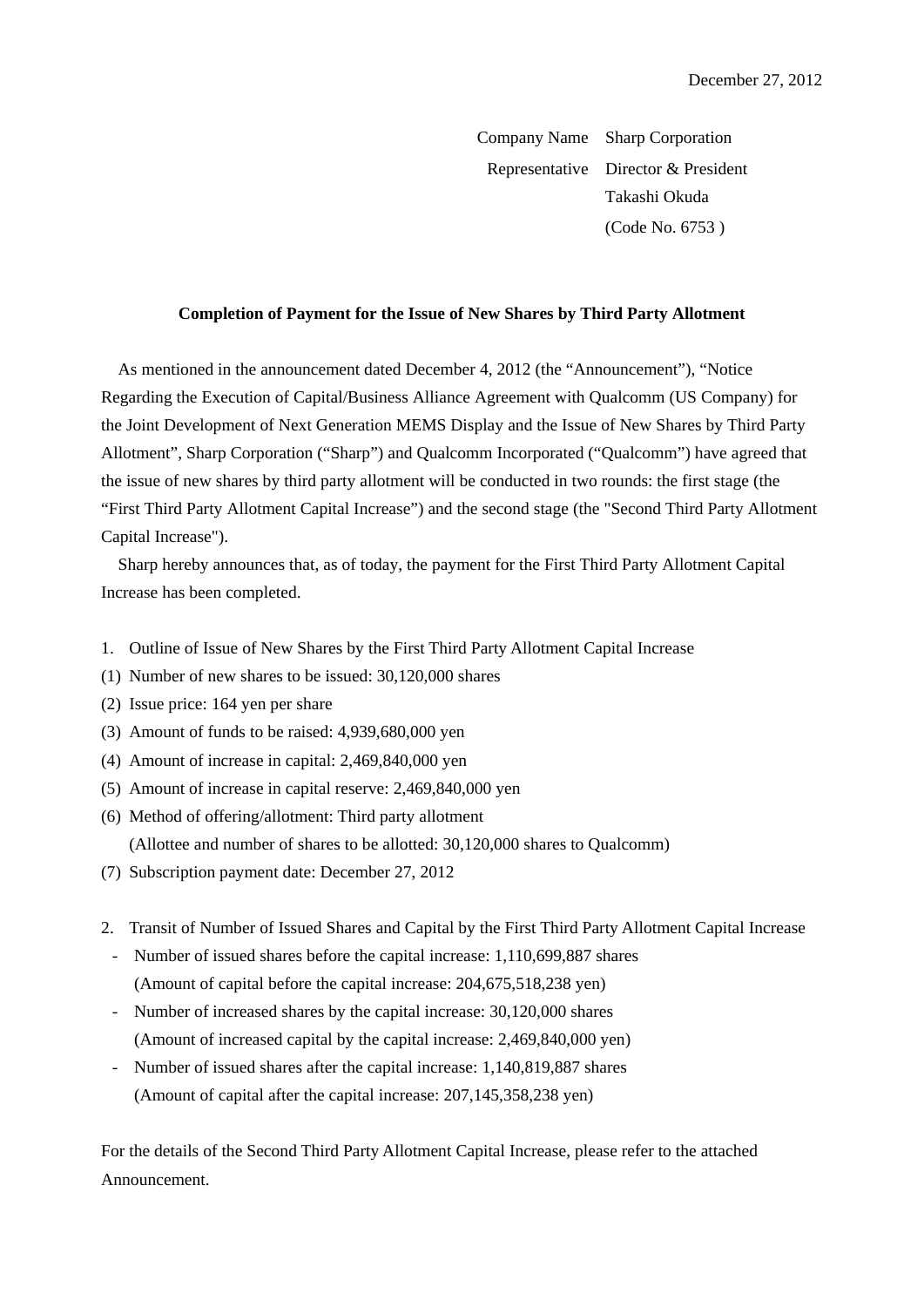December 4, 2012

Company Name Sharp Corporation Representative Director & President Takashi Okuda (Code No. 6753 )

# **Notice Regarding the Execution of Capital/Business Alliance Agreement with Qualcomm (US Company) for the Joint Development of Next Generation MEMS Display and the Issue of New Shares by Third Party Allotment**

 Please be informed that Sharp Corporation (the "Company") has passed a resolution at its board of directors meeting held on December 4, 2012 to enter into with Pixtronix, Inc. ("Pixtronix"), a wholly-owned subsidiary of Qualcomm Incorporated ("Qualcomm"), an expanded joint development agreement concerning the business alliance for the joint development of next generation MEMS (Micro Electro Mechanical System) display and a capital alliance agreement between Sharp and Qualcomm (collectively, the "Joint Development/ Capital Alliance Agreements") and, in two rounds, to issue new shares by third party allotment with Qualcomm as the allottee at the first stage (the "First Third Party Allotment Capital Increase") and another issue of new shares, subject to certain closing conditions, at the second stage (the "Second Third Party Allotment Capital Increase", together with the First Third Party Allotment, the "Third Party Allotment Capital Increase") pursuant to the Joint Development/ Capital Alliance Agreements.

# **I. Outline of the Joint Development/ Capital Alliance Agreements**

#### **1. Purpose and Background of the Joint Development/ Capital Alliance Agreements**

The Company has adopted, as its future growth strategies, the basic concept of "using the Company's various technologies, device development capabilities, product planning abilities, sales channels and other strengths to develop products that have unique superiority, impress customers and become a 'Lifestyle Creating Company' that proposes new living styles".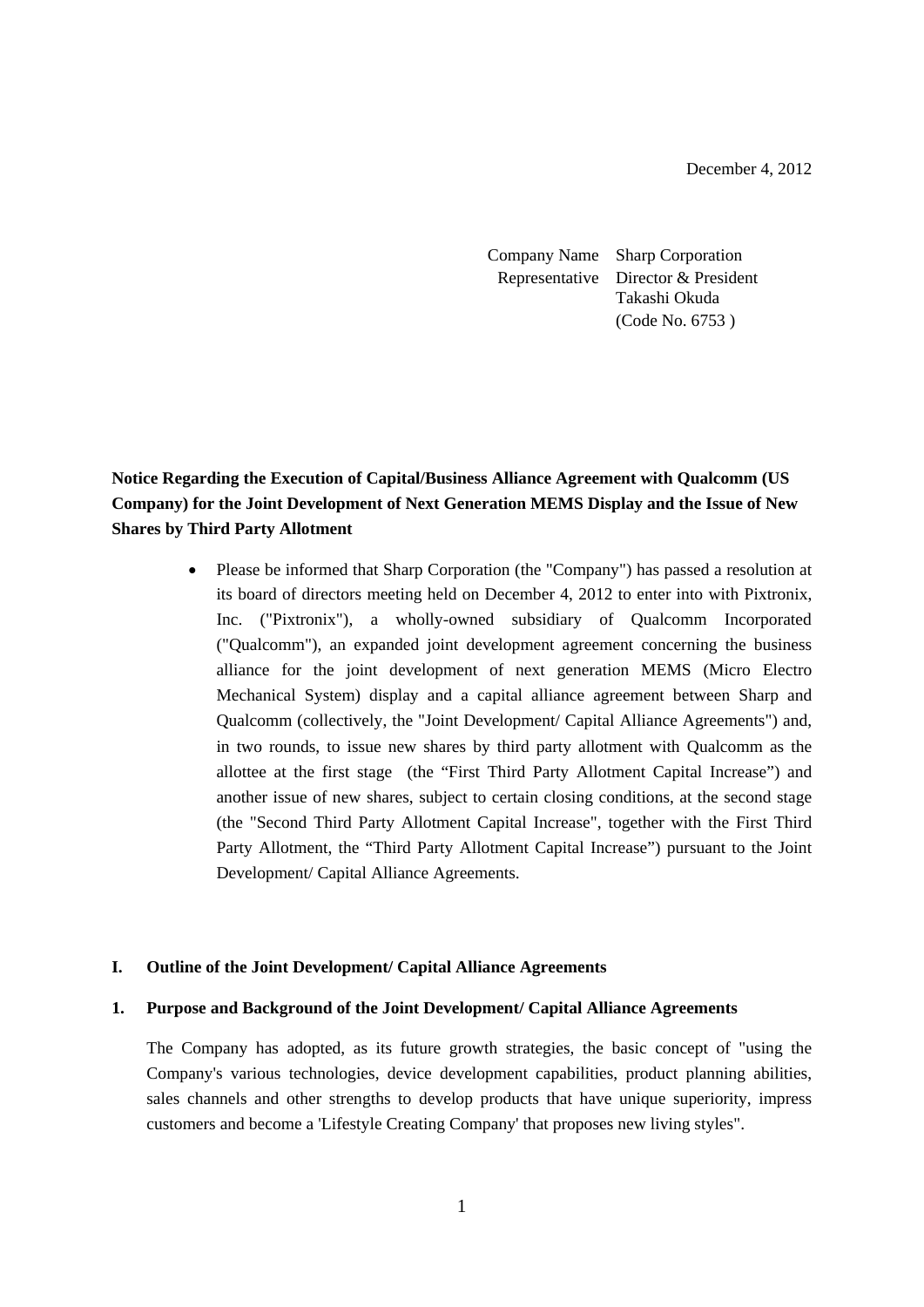The Company especially focuses on its small- and medium-size liquid crystal display business as its future growth engine, and will use its IGZO liquid crystal display technology (which has competitive advantage over other technology) as the core element of its business in developing new products and expanding its customer base, as well as maintain the Company's advantageous position among its competitors in terms of technology by developing a new type of display before the others, with the aim of enhancing its revenue and improving its profitability.

The Company has been holding discussions with Qualcomm, the world leader in 3G, 4G and next-generation wireless technologies, to consider an alliance with Qualcomm. Pixtronix's MEMS display technology is suitable as the next generation display in that it would have significant low-power consumption features, excellent color reproduction functions, a wide view and high-speed response compared with the existing liquid crystal display and organic light emitting display. As such, the Company has decided to enter into a business alliance agreement to jointly develop the technology to achieve a commercialization of a next generation MEMS display (the "Next-Generation MEMS Display") with the aim of future commercialization by integrating Pixtronix's MEMS display technology with the Company's IGZO-TFT technology. Furthermore, in order to ensure the implementation of the business alliance agreement, the Company entered into with Qualcomm a capital alliance agreement under which Qualcomm makes a capital contribution in the Company in the amount of up to approximately 9.9 billion yen (equivalent of 120 million US dollar exchanged based on the exchange rate as of December 3, 2012) so as to establish a relationship of trust between the Company and Qualcomm. The Company has decided to enter into the Joint Development/ Capital Alliance Agreements with the view that such alliance agreements would enable the Company to acquire and maintain an advantageous position in the display market and would also contribute to the Company's capital policy, which would result in increasing the corporate value of the Company.

#### **2. Terms and conditions, etc. of the Joint Development/ Capital Alliance Agreements**

The terms and conditions of the Joint Development/ Capital Alliance Agreements are described below.

- (1) Technology development of the Next-Generation MEMS Display
	- The Company and Qualcomm shall integrate the Company's IGZO-TFT technology with Pixtronix's MEMS display technology to jointly develop the Next-Generation MEMS Display for mobile equipment that achieves an improved level of highdefinition images and low-power consumption. In developing the Next-Generation MEMS Display, a pilot line will be established at the liquid crystal panel factory of the Company's subsidiary located in Yonago, Tottori Prefecture ("Sharp Yonago") to conduct research/development related to commercialization.
	- The Company shall provide the personnel and business assets that are necessary for the pilot line which is established at Sharp Yonago for the research/development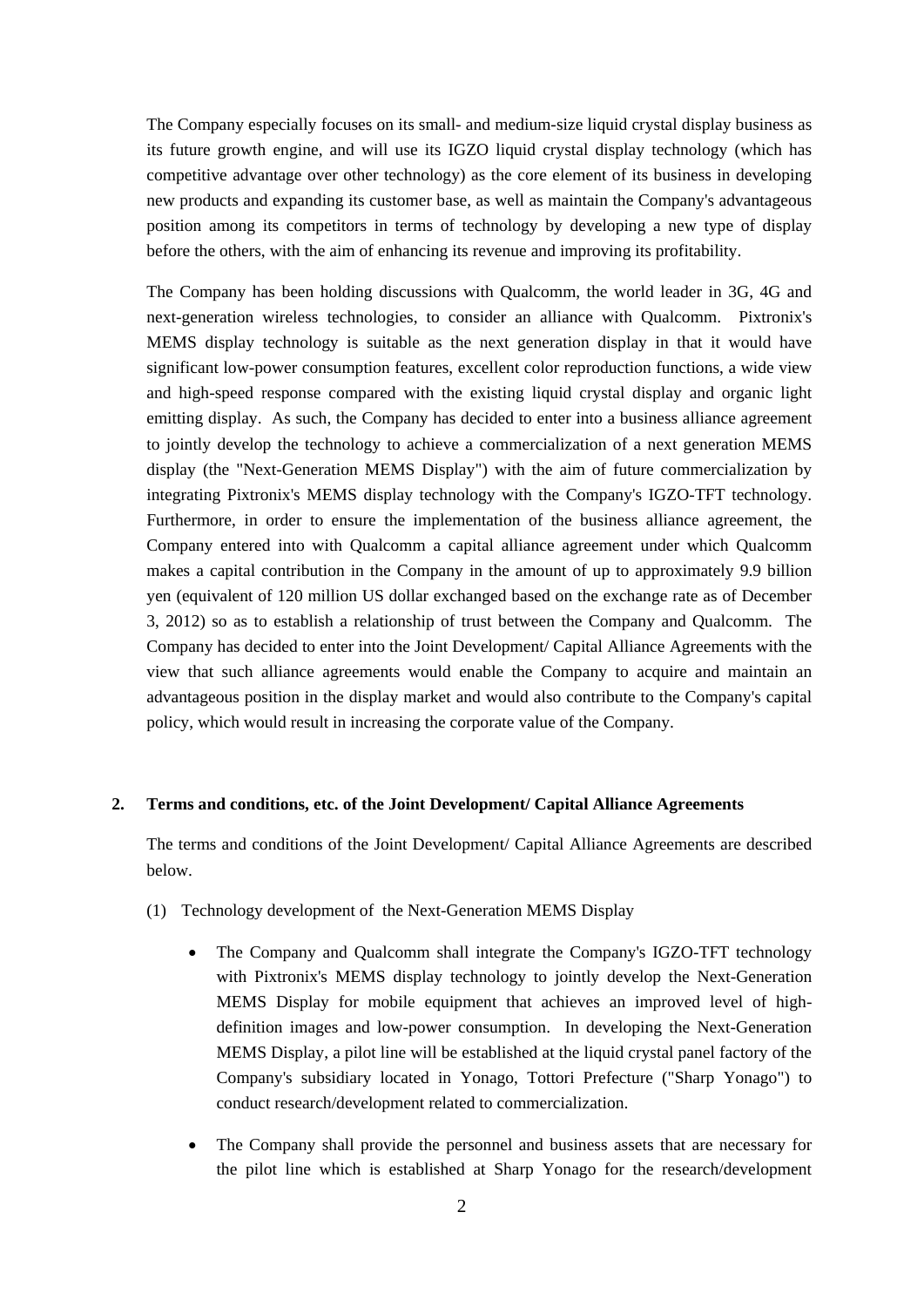related to such commercialization in a continuous manner throughout the entire joint development period.

- This joint development for commercialization of MEMS displays will be conducted in two stages. In the first stage, the Company shall commence the research/development work and capital investments for the development of the Next-Generation MEMS Display. Then, when the development work related to the commercialization technology of the Next-Generation MEMS Display in the first stage has cleared certain conditions (meaning the confirmation by both parties of the establishment of the product specifications for display module, the preparation of a plan for the establishment of a pilot line, and the completion of other conditions involving the procurement/establishment of resources and systems/structures necessary for such development work, as well as the satisfaction by the Company of having reported (i) an operating profit for the second half of the Company's fiscal year 2012 (the year ending March 31, 2013), (ii) at least JPY 100 billion in net assets on March 31, 2013 and (iii) a minimum JPY 125 billion in "Balance of Cash" as of March 31, 2013 (in case the payment is made before March 31, 2013, having promise to be successful these conditions), collectively, the "Major Conditions Precedent to Additional Investment"), the Company shall file the Registration Statement Amendment (as defined below). Then, on condition that the Registration Statement Amendment becomes effective by the last day of the above-mentioned subscription payment period, the parties will conduct the Second Third Party Allotment Capital Increase and enter the second stage of developing the technology for commercialization. If the Major Conditions Precedent to Additional Investment are not satisfied by the payment date for the Second Third Party Allotment Capital Increase, it will not be conducted because the funds for the second stage development are no longer necessary. As such, with respect to demand and necessity of the Second Third Party Allotment would depend on the progress of the joint development for the Next-Generation MEMS Display. Given this, upon the discussion between the parties, with respect to the payment date of the Second Third Party Allotment has been set for March 29, 2013 after considering the maximum period when it is expected to complete the first stage of the joint development and entry into the second stage. In addition, if it is difficult to meet the Major Conditions Precedent to Additional Investment by the payment date of the Second Third Party Allotment Capital Increase, the parties may agree to place a three-month moratorium on moving to the second stage of the joint development and postpone to June 30, 2013.
- (2) Sales structure after the completion of the development of the commercialization technology
	- After the achievement of the above-mentioned technology development and commercialization of the Next-Generation MEMS Display, the manufacture and sales arrangement will be determined based on the discussion between the parties.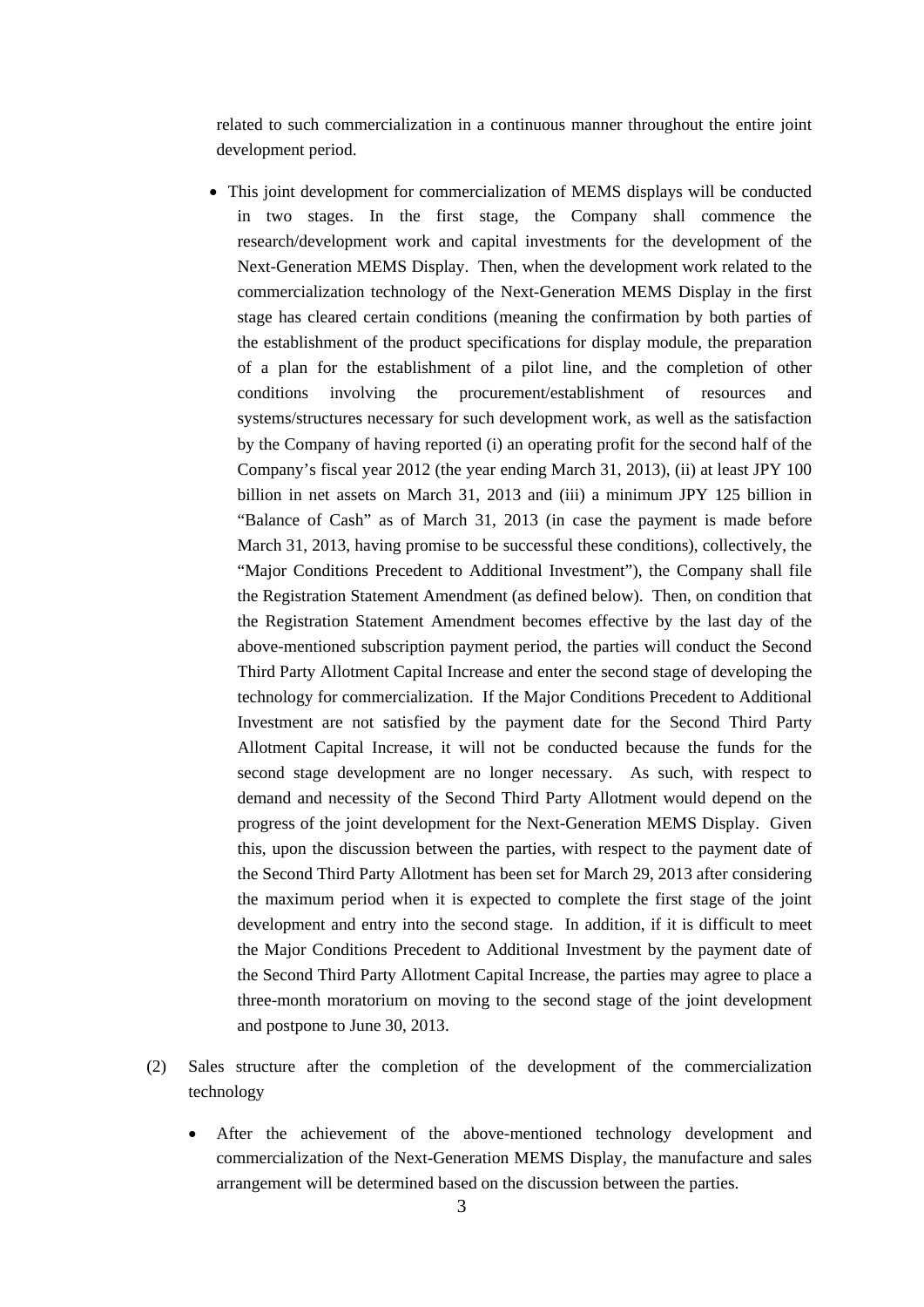- (3) Capital increase by third party allotment
	- The Company may issue up to 2 tranches of new shares to Qualcomm, with the first being the issue of 30,120,000 shares (which shall be the number of shares equivalent to 2.64% of the total number of issued shares and 2.68% of all of the voting rights after such issue) under a capital increase by third party allotment whose subscription payment date is December 27, 2012 as the First Third Party Allotment Capital Increase, and, subject to satisfaction of the Major Conditions Precedent to Additional Investment, the Second Third Party Allotment Capital Increase will be made on March 29, 2013. The Company will conduct the first stage development as described above by the First Third Party Allotment Capital Increase and will conduct the second stage development by Third Party Allotment Capital Increase. Please refer to Section II. (Issue of New Shares by Third Party Allotment) for details on the Third Party Allotment Capital Increase.
	- Under the Joint Development/ Capital Alliance Agreements, Qualcomm is not granted any right against the Company to nominate or dispatch directors or any other special right, etc. relating to the management of the Company, and at present, the Company is not expecting to accept any director from the allottee (Qualcomm) under the Joint Development/ Capital Alliance Agreements. The Second Third Party Allotment Capital Increase is conditional upon the determination of the number of shares to be issued, the filing of the revised securities registration statement for the Second Third Party Allotment Capital Increase (the "Revised SRS for the Second Third Party Allotment Capital Increase") with the Ministry of Finance (the "MoF") and the declaration of the effectiveness of the Revised SRS for the Second Third Party Allotment Capital Increase by the MoF.
- (4) Other conditions
	- The Company makes its best effort to continue the joint development and commercialization, even if the Second Third Party Allotment Capital Increase have not occurred due to the reasons such as the failure of the Major Conditions Precedent to Additional Investment.

# **3. Outline of Counterparty of the Joint Development/ Capital Alliance Agreements**

|     | Name                         | <b>Qualcomm</b> Incorporated                                  |
|-----|------------------------------|---------------------------------------------------------------|
|     | Location                     | 5775 Morehouse Drive, San Diego, CA 92121,<br>U.S.A.          |
| (3) | Name/title of representative | <b>Chairman and Chief Executive Officer</b><br>Paul E. Jacobs |

(1) Corporate outline of the allottee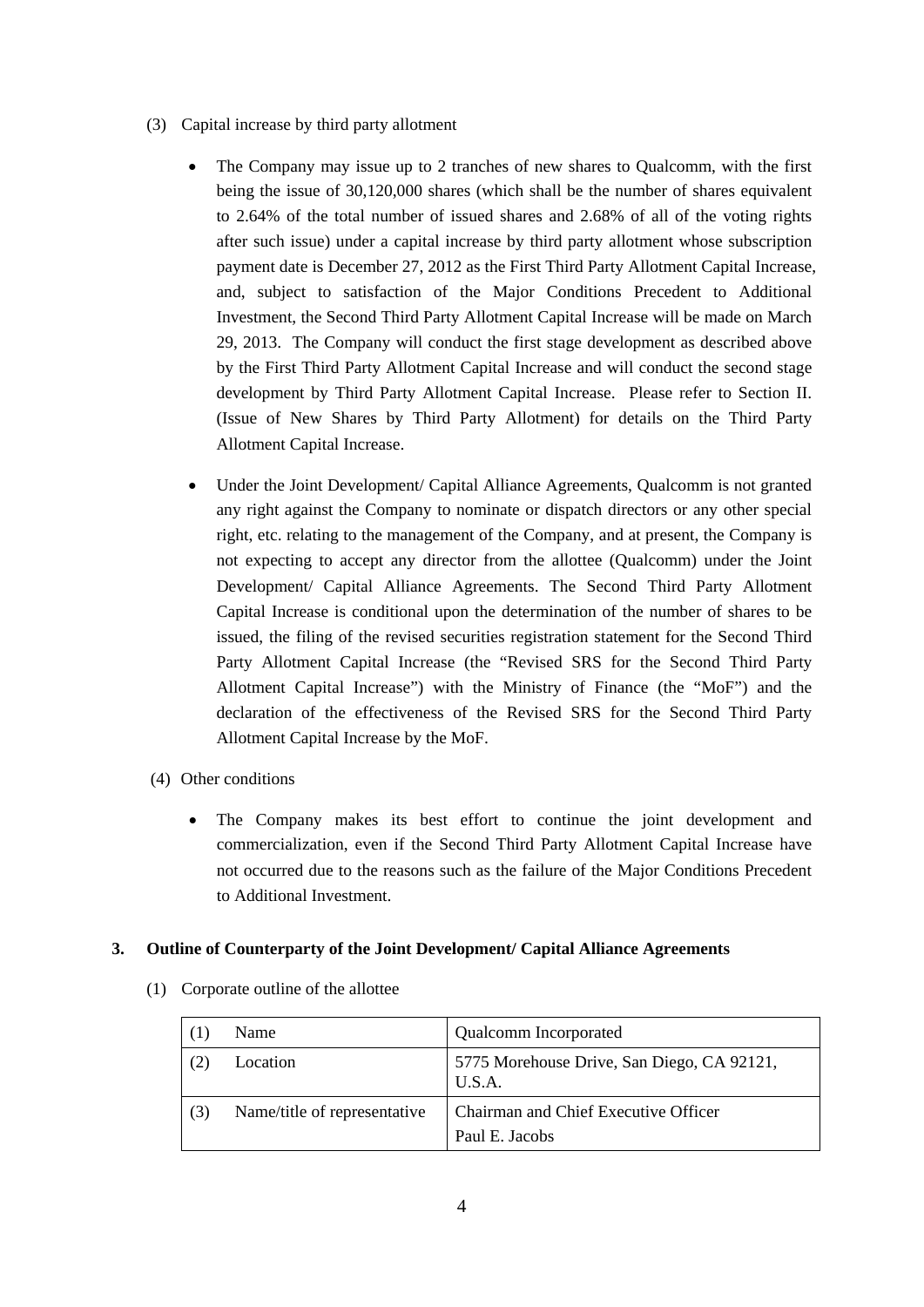| (4)  | <b>Business</b>                              | World's largest fabless semiconductor producer and<br>the largest provider of wireless chipset and software<br>technology, which powers the majority of all 3G<br>devices commercially available today; and<br>maintains a vibrant licensing business.                                                                      |  |  |
|------|----------------------------------------------|-----------------------------------------------------------------------------------------------------------------------------------------------------------------------------------------------------------------------------------------------------------------------------------------------------------------------------|--|--|
| (5)  | Amount of capital                            | 170,600 USD (as of September 30, 2012).                                                                                                                                                                                                                                                                                     |  |  |
|      |                                              | (Capital reserve of USD11,956 million)                                                                                                                                                                                                                                                                                      |  |  |
| (6)  | Date of incorporation                        | July 01, 1985.                                                                                                                                                                                                                                                                                                              |  |  |
| (7)  | Total number of issued<br>shares             | 1,704,029,150 shares (as of November 5, 2012)                                                                                                                                                                                                                                                                               |  |  |
| (8)  | Fiscal year                                  | Fiscal year ends at September 30 of each year.                                                                                                                                                                                                                                                                              |  |  |
| (9)  | Number of employees                          | Approximately 26,600 employees (as of September<br>30, 2012).                                                                                                                                                                                                                                                               |  |  |
| (10) | Main bank                                    | <b>Bank of America Corporation</b>                                                                                                                                                                                                                                                                                          |  |  |
| (11) | Major customers and<br>suppliers             | Samsung Electronics Co., Ltd.<br>Hon Hai Precision Industry Co., Ltd.                                                                                                                                                                                                                                                       |  |  |
| (12) | Major shareholders and<br>shareholding ratio | 4.38%<br>Vanguard Group, Inc.                                                                                                                                                                                                                                                                                               |  |  |
|      |                                              | Fidelity Management & Research Company<br>4.33%                                                                                                                                                                                                                                                                             |  |  |
|      |                                              | State Street Corp Global Advisors (US)<br>3.95%                                                                                                                                                                                                                                                                             |  |  |
|      |                                              | BlackRock Institutional Trust Company, N.A.                                                                                                                                                                                                                                                                                 |  |  |
|      |                                              | 3.68%                                                                                                                                                                                                                                                                                                                       |  |  |
|      |                                              | T. Rowe Price Associates, Inc.<br>2.93%                                                                                                                                                                                                                                                                                     |  |  |
| (13) | Relationship between the parties             |                                                                                                                                                                                                                                                                                                                             |  |  |
|      | Capital ties                                 | There are no capital ties between the Company and<br>the relevant company (Qualcomm) which should be<br>noted herein. There are also no capital ties between<br>any affiliated person or affiliated company of the<br>Company and any affiliated person or affiliated<br>company of the relevant company (Qualcomm).        |  |  |
|      | Personnel ties                               | There are no personnel ties between the Company<br>and the relevant company (Qualcomm) which<br>should be noted herein. There are also no personnel<br>ties between any affiliated person or affiliated<br>company of the Company and any affiliated person<br>or affiliated company of the relevant company<br>(Qualcomm). |  |  |
|      | <b>Business ties</b>                         | The Company has business ties with the allottee<br>(Qualcomm) in relation to the sale and purchase of<br>chip sets and licensing of Qualcomm's for mobile<br>phones (smart phones).                                                                                                                                         |  |  |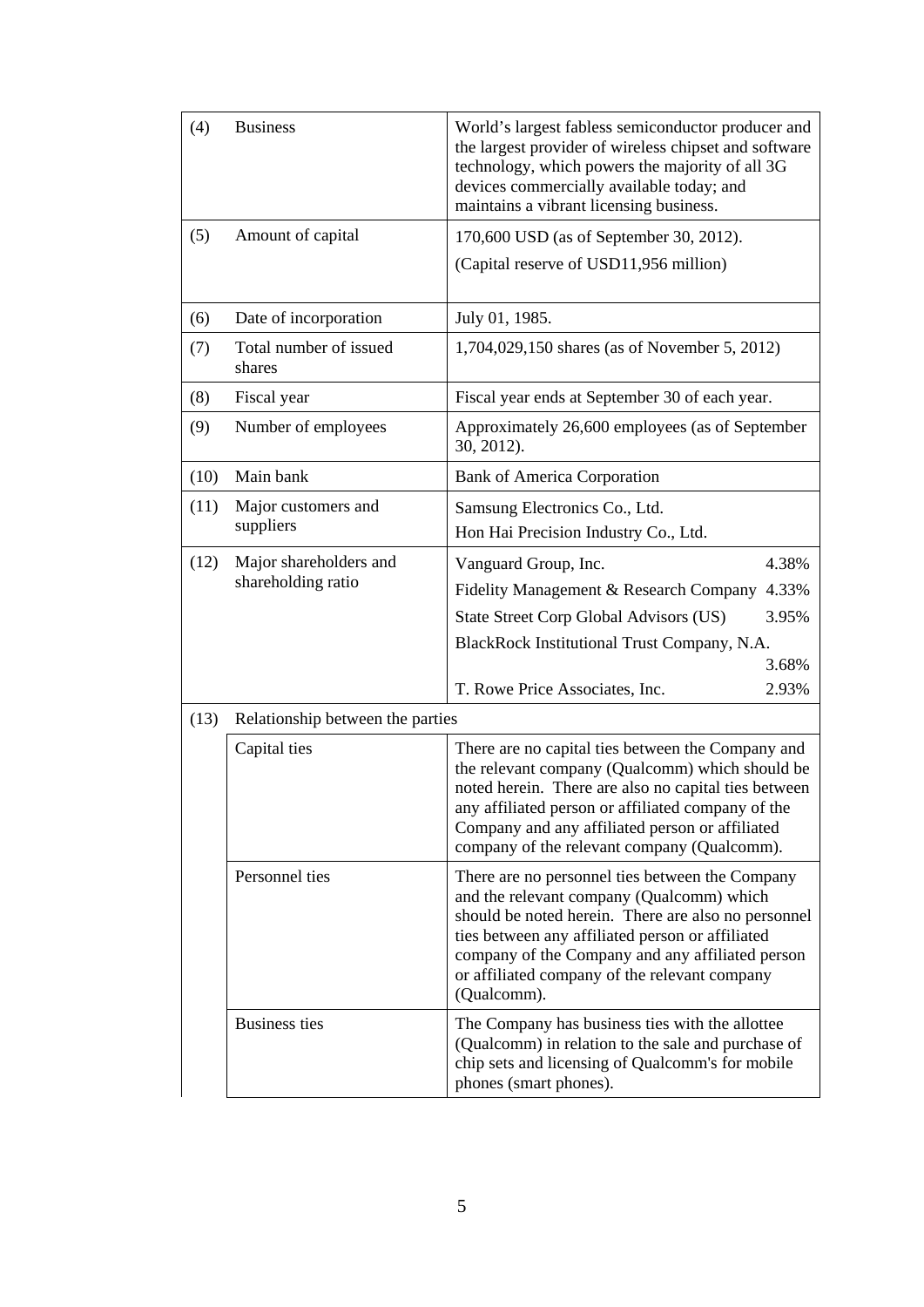|                                                              | Whether or not a "related<br>person"                         |                                     | The relevant company (Qualcomm) does not<br>correspond to a "related person" of the Company.<br>Furthermore, none of the affiliated persons or<br>affiliated companies of the relevant company<br>(Qualcomm) corresponds to a "related person" of<br>the Company. |                                                                   |                                             |
|--------------------------------------------------------------|--------------------------------------------------------------|-------------------------------------|-------------------------------------------------------------------------------------------------------------------------------------------------------------------------------------------------------------------------------------------------------------------|-------------------------------------------------------------------|---------------------------------------------|
| (14)                                                         |                                                              |                                     |                                                                                                                                                                                                                                                                   | Business results and financial condition for the past three years |                                             |
| Fiscal year                                                  |                                                              | Ended 2010/9/30                     |                                                                                                                                                                                                                                                                   | Ended 2011/9/30                                                   | Ended 2012/9/30                             |
|                                                              | Net assets (on a<br>consolidated basis)                      | USD20,858 mil<br>(JPY1,737,889 mil) |                                                                                                                                                                                                                                                                   | USD26,972 mil<br>(JPY2,068,752 mil)                               | USD33,545 million<br>$(IPY2, 602, 253$ mil) |
|                                                              | Total assets (on a<br>consolidated basis)                    | USD30,572 mil<br>(JPY2,547,259 mil) |                                                                                                                                                                                                                                                                   | USD36,422 mil<br>(JPY2,793,567 mil)                               | USD43,012 million<br>(JPY3,336,656 mil)     |
| Current net assets<br>(on a consolidated<br>basis) per share |                                                              | <b>USD12.70</b><br>(JPY1,058)       |                                                                                                                                                                                                                                                                   | <b>USD16.27</b><br>(JPY1,248)                                     | <b>USD19.73</b><br>(JPY1, 531)              |
| Sales (on a<br>consolidated basis)                           |                                                              | USD10,982 mil<br>(JPY915,020 mil)   |                                                                                                                                                                                                                                                                   | USD14,957 mil<br>(JPY1,147,202 mil)                               | USD19,121 mil<br>(JPY1,483,312 mil)         |
| Operating profit<br>(on a consolidated<br>basis)             |                                                              | USD3,727 mil<br>(JPY310,534 mil)    |                                                                                                                                                                                                                                                                   | USD5,026 mil<br>(JPY385,494 mil)                                  | USD5,682 mil<br>(JPY440,781 mil)            |
| Current net profit<br>(on a consolidated<br>basis)           |                                                              | USD3,247 mil<br>(JPY270,540 mil)    |                                                                                                                                                                                                                                                                   | USD4,260 mil<br>(JPY326,742 mil)                                  | USD6,109 mil<br>(JPY473,906 mil)            |
|                                                              | Current net profit<br>(on a consolidated<br>basis) per share |                                     | <b>USD1.98</b><br>(JPY165)                                                                                                                                                                                                                                        | <b>USD2.57</b><br>(JPY197)                                        | <b>USD3.59</b><br>(JPY278)                  |
|                                                              | Dividend per share                                           |                                     | <b>USD0.72</b><br>(IPY60)                                                                                                                                                                                                                                         | <b>USD0.81</b><br>(JPY62)                                         | <b>USD0.93</b><br>(JPY72)                   |

- (Note) 1. The JPY amounts in the above chart were calculated based on an exchange rate of  $USD1 = JPY83.32$  (i.e. closing price on the Tokyo foreign exchange market on September 30, 2010) for the fiscal year ended September 30, 2010, USD1 = JPY76.70 (i.e. closing price on the Tokyo foreign exchange market on September 30, 2011) for the fiscal year ended September 30, 2011, and USD1 = JPY77.575 (i.e. closing price on the Tokyo foreign exchange market on September 28, 2012) for the fiscal year ended September 30, 2012.
	- 2. Qualcomm, the expected allottee, has its shares listed on US NASDAQ. In the United States, there is The Racketter Influenced and Corrupt Organizations Act regulating any anti-social activities and Qualcomm is required to comply with these Acts under the listing rules of US NASDAQ. In addition, we have obtained from Qualcomm a statement to the effect that, to the best of the knowledge, none of Qualcomm's directors/officers or major shareholders has any ties with any organized crime group. Based on such statement, the Company concluded that the allottee has no ties with any organized crime group, and submitted to the TSE and the OSE a letter of confirmation to that effect.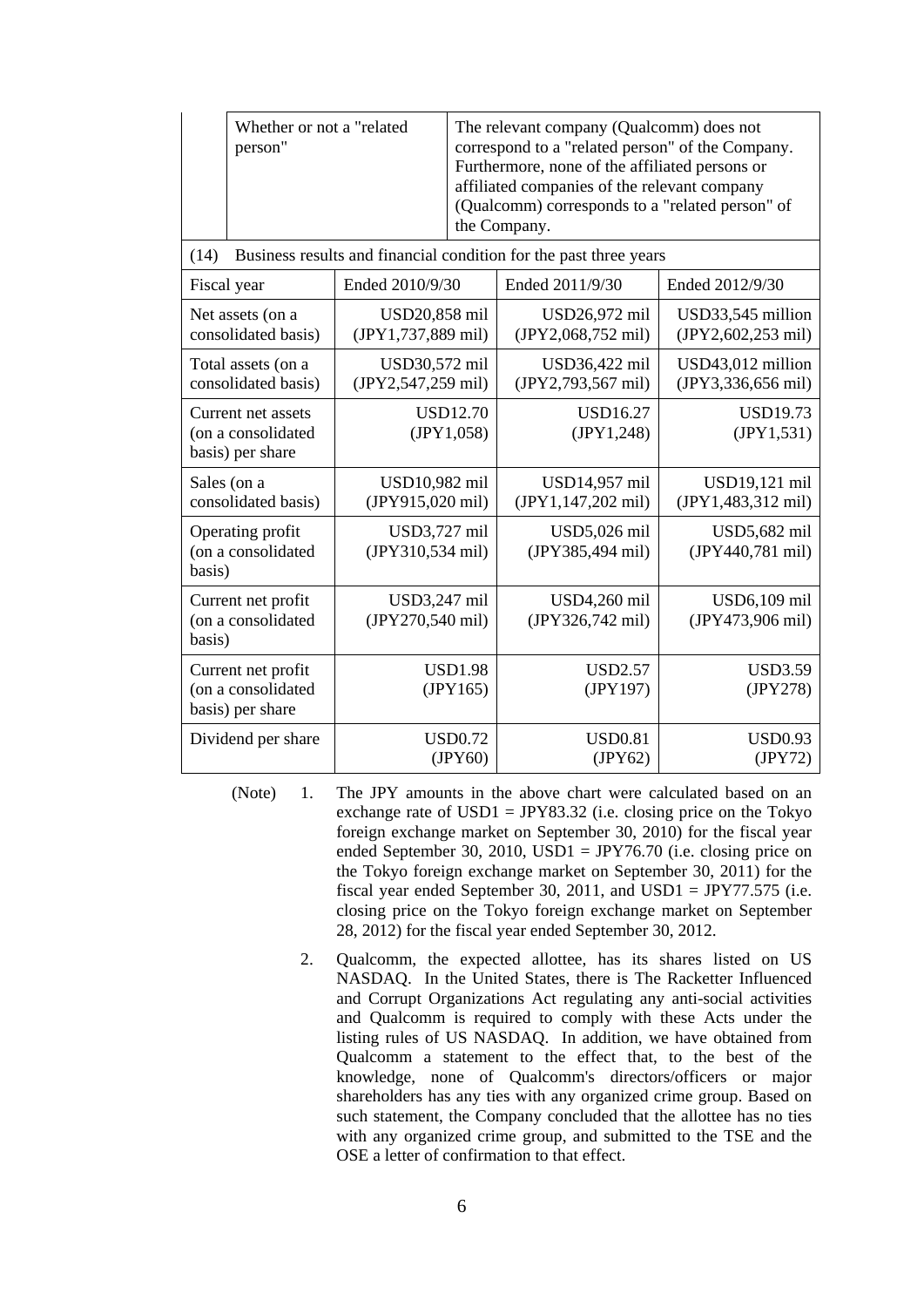3. As set out in Section II. 1. (Outline of the offering), the Company has entered into a joint development agreement for the joint development of the Next-Generation MEMS Display with Qualcomm's whollyowned subsidiary Pixtronix as well as a capital/business alliance agreement related to such joint development, and intends to implement such joint development.

| (1) | Name                                 | Pixtronix, Inc.                                                                                                                                                                                                                                                                                                                           |
|-----|--------------------------------------|-------------------------------------------------------------------------------------------------------------------------------------------------------------------------------------------------------------------------------------------------------------------------------------------------------------------------------------------|
| (2) | Location                             | 5775 Morehouse Drive, San Diego, CA 92121<br>U.S.A.                                                                                                                                                                                                                                                                                       |
| (3) | Name/title of representative         | President                                                                                                                                                                                                                                                                                                                                 |
|     |                                      | Gregory Heinzinger                                                                                                                                                                                                                                                                                                                        |
| (4) | <b>Business</b>                      | Development and licensing of MEMS display<br>technologies                                                                                                                                                                                                                                                                                 |
| (5) | Amount of capital                    | Not available to the public                                                                                                                                                                                                                                                                                                               |
| (6) | Date of incorporation                | 2005                                                                                                                                                                                                                                                                                                                                      |
| (7) | Major shareholders                   | Qualcomm Incorporated                                                                                                                                                                                                                                                                                                                     |
| (8) | Relationship between the parties     |                                                                                                                                                                                                                                                                                                                                           |
|     | Capital ties                         | There are no capital ties between the Company and<br>the relevant company (Pixtronix, Inc.) which should<br>be noted herein. There are also no capital ties<br>between any affiliated person or affiliated company<br>of the Company and any affiliated person or<br>affiliated company of the relevant company<br>(Pixtronix, Inc.).     |
|     | Personnel ties                       | There are no personnel ties between the Company<br>and the relevant company (Pixtronix, Inc.) which<br>should be noted herein. There are also no personnel<br>ties between any affiliated person or affiliated<br>company of the Company and any affiliated person<br>or affiliated company of the relevant company<br>(Pixtronix, Inc.). |
|     | <b>Business ties</b>                 | Company and Pixtronix have entered into a joint<br>development agreement for development of MEMS<br>displays using Pixtronix technologies dated<br>September 2011                                                                                                                                                                         |
|     | Whether or not a "related<br>person" | The relevant company (Pixtronix, Inc.) does not<br>correspond to a "related person" of the Company.<br>Furthermore, none of the affiliated persons or<br>affiliated companies of the relevant company<br>(Pixtronix, Inc.) corresponds to a "related person"<br>of the Company.                                                           |

(2) Corporate outline of Pixtronix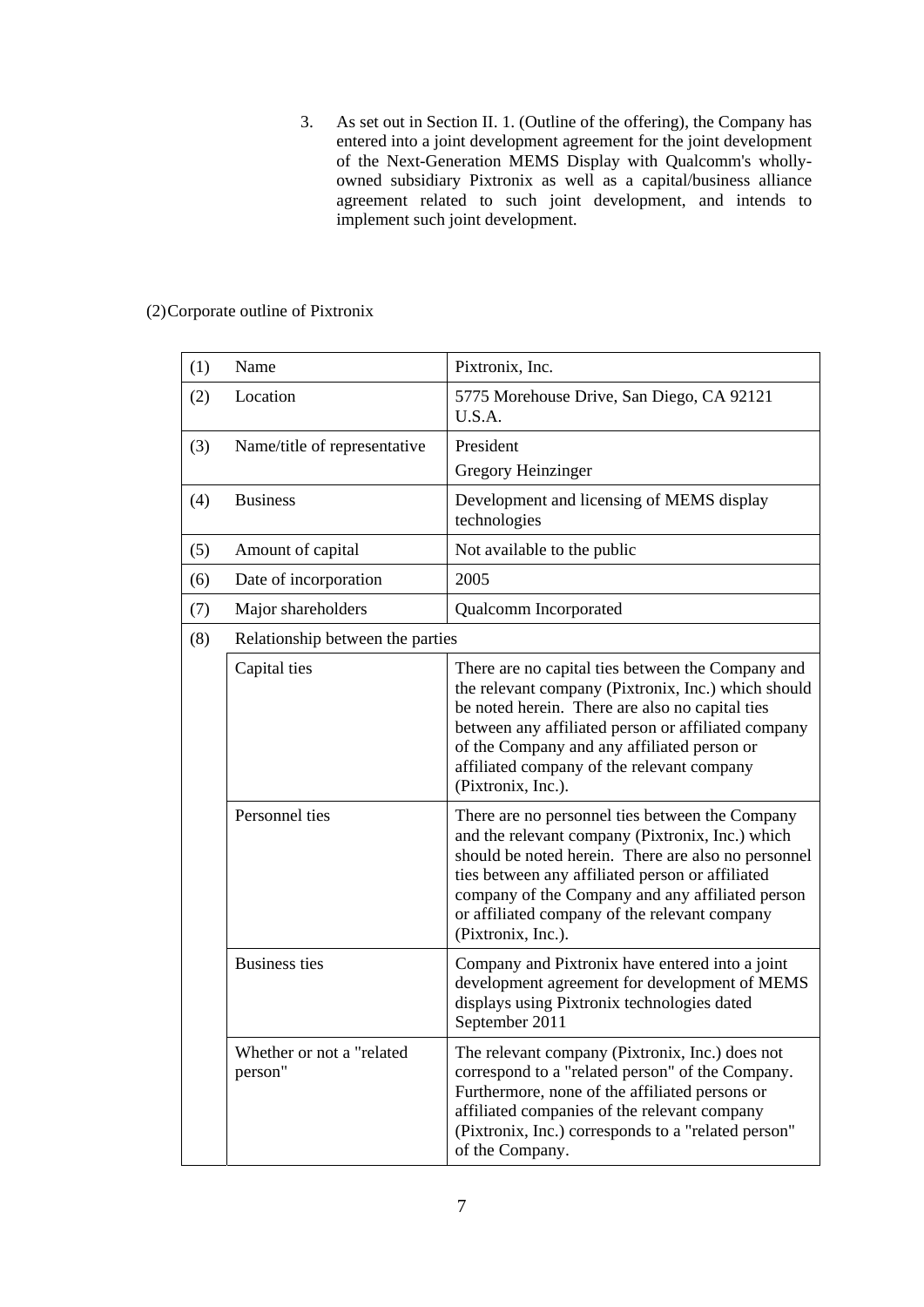#### **4. Time schedule regarding the Joint Development/ Capital Alliance Agreements**

| (1) | Date of board of directors resolution for the Joint Development/<br>Capital Alliance Agreements: | December 4, 2012 |
|-----|--------------------------------------------------------------------------------------------------|------------------|
| (2) | Date of execution of the Joint Development/ Capital Alliance<br>Agreements:                      |                  |
|     |                                                                                                  | December 4, 2012 |

# **II. Issue of New Shares by Third Party Allotment**

# **1. Outline of the offering**

The Third Party Allotment Capital Increase will consist of the First Third Party Allotment Capital Increase (i.e. a capital increase of 30,120,000 shares by third party allotment whose subscription payment date is December 27, 2012) and the potential Second Third Party Allotment Capital Increase (i.e. a capital increase by third party allotment whose subscription payment date is March 29, 2013), as described in Section I. (Outline of the Joint Development/ Subscription Agreement). Please find below the outline of the First Third Party Allotment Capital Increase and the Second Third Party Allotment Capital Increase, respectively.

| (1) | Subscription payment<br>date                              | December 27, 2012 (Thursday)                                                                                                                                                                                       |
|-----|-----------------------------------------------------------|--------------------------------------------------------------------------------------------------------------------------------------------------------------------------------------------------------------------|
| (2) | Number of new shares<br>to be issued                      | 30,120,000 shares                                                                                                                                                                                                  |
| (3) | Issue price                                               | 164 yen per share (please refer to the Note below)                                                                                                                                                                 |
| (4) | Amount of funds to be.<br>raised                          | 4,939,680,000 yen                                                                                                                                                                                                  |
| (5) | Method of offering or<br>allotment /<br>Expected allottee | Third party allotment<br>30,120,000 shares to Qualcomm                                                                                                                                                             |
| (6) | Other.                                                    | It is conditional upon the securities registration statement for<br>∗<br>the First Third Party Allotment Capital Increase (as required<br>under the Financial Instruments and Exchange Law)<br>becoming effective. |

First Third Party Allotment Capital Increase:

(Note) "Issue price" means the "subscription payment amount" under the Companies Act.

|     | Subscription payment<br>date         | March 29, 2013 (Friday)                |
|-----|--------------------------------------|----------------------------------------|
| (2) | Number of new shares<br>to be issued | TBD (please refer to the Note 1 below) |
|     | Issue price                          | TBD (please refer to the Note 2 below) |

Second Third Party Allotment Capital Increase: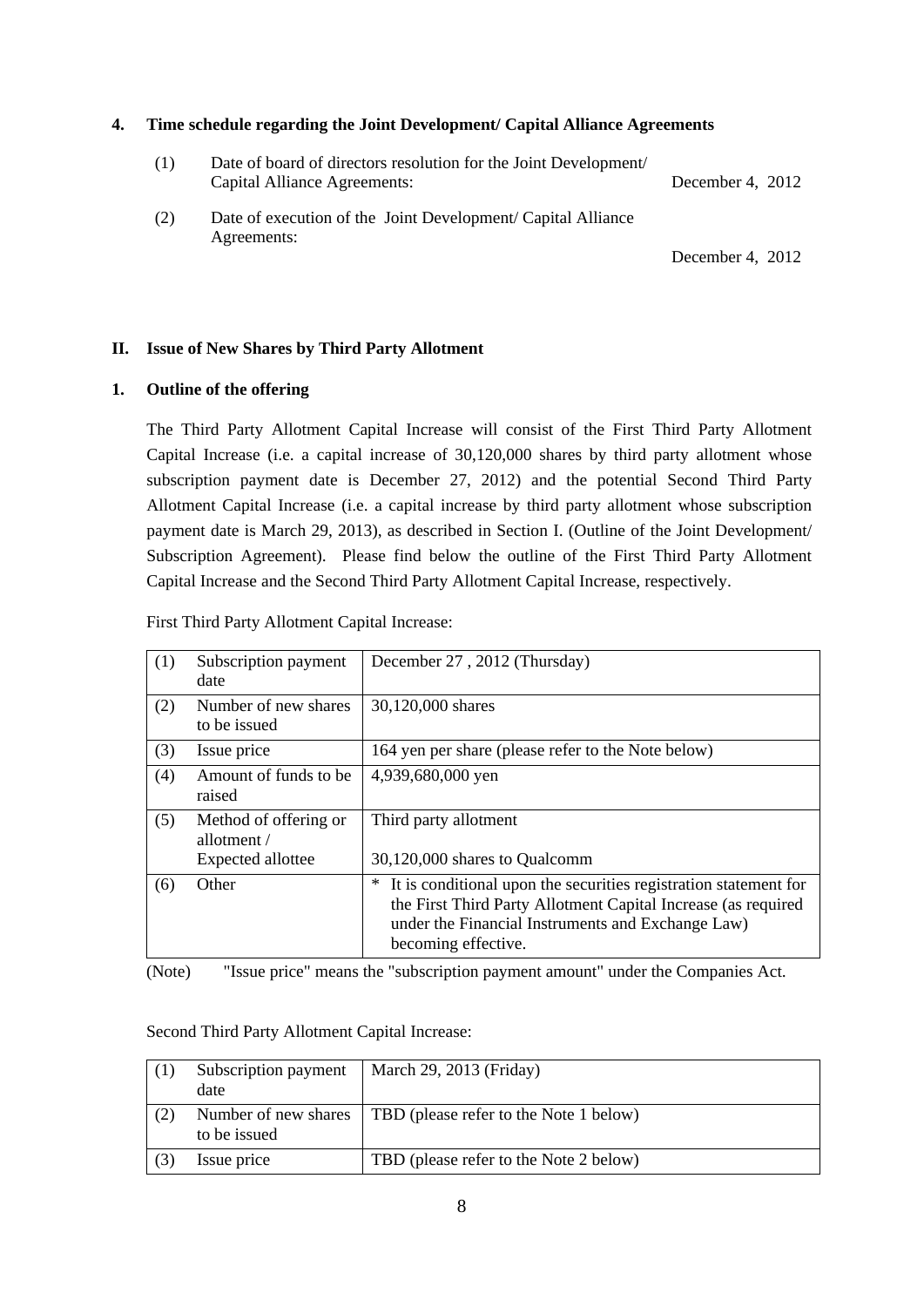| (4) | Amount of funds to be<br>raised                        | TBD (please refer to the Note 3 below)                                                                                                                                                                                                                                                                                                                                                                                                                                                                                                                                                                                                                                                                                                                            |
|-----|--------------------------------------------------------|-------------------------------------------------------------------------------------------------------------------------------------------------------------------------------------------------------------------------------------------------------------------------------------------------------------------------------------------------------------------------------------------------------------------------------------------------------------------------------------------------------------------------------------------------------------------------------------------------------------------------------------------------------------------------------------------------------------------------------------------------------------------|
| (5) | Method of issue or<br>allotment/<br>Expected allottee) | Third party allotment<br>All shares to be issued shall be allotted to Qualcomm                                                                                                                                                                                                                                                                                                                                                                                                                                                                                                                                                                                                                                                                                    |
| (6) | Other                                                  | It is conditional upon the securities registration statement for<br>$\ast$<br>the Second Third Party Allotment Capital Increase and<br>Amendment to the securities registration statement (as<br>required under the Financial Instruments and Exchange Law)<br>becoming effective.                                                                                                                                                                                                                                                                                                                                                                                                                                                                                |
|     |                                                        | * The terms and conditions of the Second Third Party<br>Allotment Capital Increase were determined by the<br>resolution passed at the Company's board of directors held on<br>December 4, 2012, but the number of shares to be issued was<br>not determined and, as such, with respect to the Second Third<br>Party Allotment Capital Increase, the "board resolution to<br>determine matters regarding the issue of shares" as required<br>under Article 199, Paragraph 1 of the Companies Act has not<br>been fully obtained. Such board resolution required under<br>Article 199, Paragraph 1 of the Companies Act will be<br>obtained for the Second Third Party Allotment Capital<br>Increase as soon as the number of shares to be issued<br>becomes clear. |
|     |                                                        | Under the Subscription Agreement, Qualcomm is obligated<br>$\ast$<br>to make the subscription payment by the payment date, only<br>if the Conditions for Additional Subscription were satisfied.<br>If any of the Conditions for Additional Subscription are not<br>satisfied and it is being clear that there is no prospect for a<br>successful development of the Next-Generation MEMS<br>Display, the Second Third Party Allotment Capital Increase<br>will not be conducted. For details, please refer to the<br>sections below.                                                                                                                                                                                                                             |

- Note 1. "Number of new shares to be issued" shall be calculated by dividing the Japanese Yen equivalent of USD 60 million (based on the exchange rate as at the time the issue price is determined, with any fraction of less than one whole yen rounded down to the nearest whole yen) (the "Estimated Total Issue Price"), by the "issue price" per share (please refer to Note 2 below for the meaning of the "issue price"). A fraction of less than one whole yen shall be rounded down to the nearest whole yen.
- Note 2. "Issue price" was determined as follows at the board of directors meeting held on December 4, 2012.

The "issue price" shall be equivalent to the simple average (with any fraction of less than one whole yen rounded up to the nearest whole yen) of the closing price of the Company's shares traded on the Tokyo Stock Exchange for 20 business days up to 2 business days before the day when the Major Conditions Precedent to Additional Investment are satisfied, which shall be no later than March 29, 2013 (the "Major Conditions Precedent Satisfaction Date").

Note 3. "Amount of funds to be raised" is calculated by multiplying the "number of new shares to be issued" by the "issue price"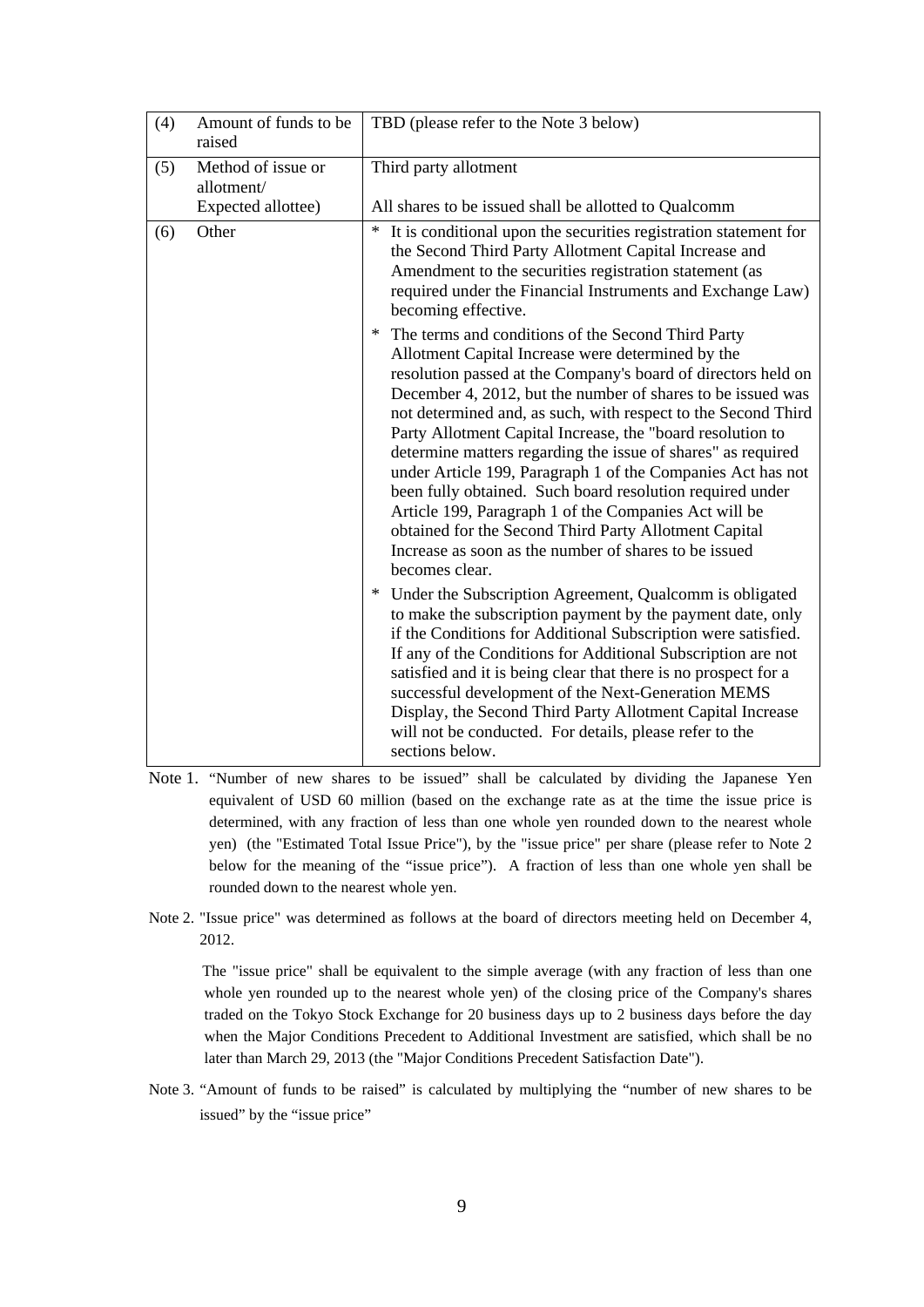The decision to have the board of directors pass a resolution for both the First Third Party Allotment Capital Increase and the Second Third Party Allotment Capital Increase but set a different date/period for the subscription payment was made for the following reasons.

First of all, the main reason is that, since the Next-Generation MEMS Display would use new technology, the parties are intending to accomplish development and commercialization through two stages in accordance with the Joint Development/ Capital Alliance Agreements entered into with Qualcomm. To be more precise, under the Joint Development/ Capital Alliance Agreements entered into with Qualcomm, in the first stage, after gathering the necessary technology from both sides, the capital investments and development work for the Next-Generation MEMS Display will be commenced, and it will then be checked/confirmed to see whether the commercialization of the Next-Generation MEMS Display is feasible. Then, after the capital investments and the development work in the first stage reach the level satisfactory to the Major Conditions Precedent to Additional Investment, the parties agree that Qualcomm may provide the Company with additional money under the Second Third Party Allotment Capital Increase, for it will become necessary to raise the funds necessary to enable the parties to enter the second stage, in which further development of, and the development related to the commercialization, of the Next-Generation MEMS Display will be conducted. The potential Second Third Party Allotment Capital Increase will be conducted subject to the satisfaction of the Major Conditions Precedent to Additional Investment. On the other hand, if any of the Major Conditions Precedent to Additional Investment has not been satisfied (for example, it being clear that there is no prospect for a successful research/development of the Next Generation Display), there will be no need to raise funds for the second stage and, as such, the Second Third Party Allotment Capital Increase will not be conducted.

As described above, it is necessary to inject capital in two stages for the joint development/ commercialization of the Next-Generation MEMS Display under the Joint Development/ Capital Alliance Agreements and, as such, the Company passed a resolution at its board of directors held on the same date as the date of this notice for the issuance of new shares under the First Third Party Allotment Capital Increase and the conditions of the issuance of new shares under the Second Third Party Allotment Capital Increase. By conducting the Third Party Allotment Capital Increase in two stages for the joint development of the Next-Generation MEMS Display, Qualcomm will be able to mitigate the risks involved in investing in the development of the Next-Generation MEMS Display on the arrangement for additional funds to be provided when it becomes clear that there are prospects for achieving the commercialization of the Next-Generation MEMS Display. Also, the Company thinks it would desirable to agree the arrangement for such additional funds which will be necessary when the Next-Generation MEMS Display is commercialized at this stage and therefore, the Company entered into the Joint Development/ Capital Alliance Agreements providing two separate third party allotments.

#### **2. Purpose and background of the offering**

The Company, however, is placed in an environment which has become even more harsh due to the strong yen and the enhanced price competition in the liquid crystal industry, which is the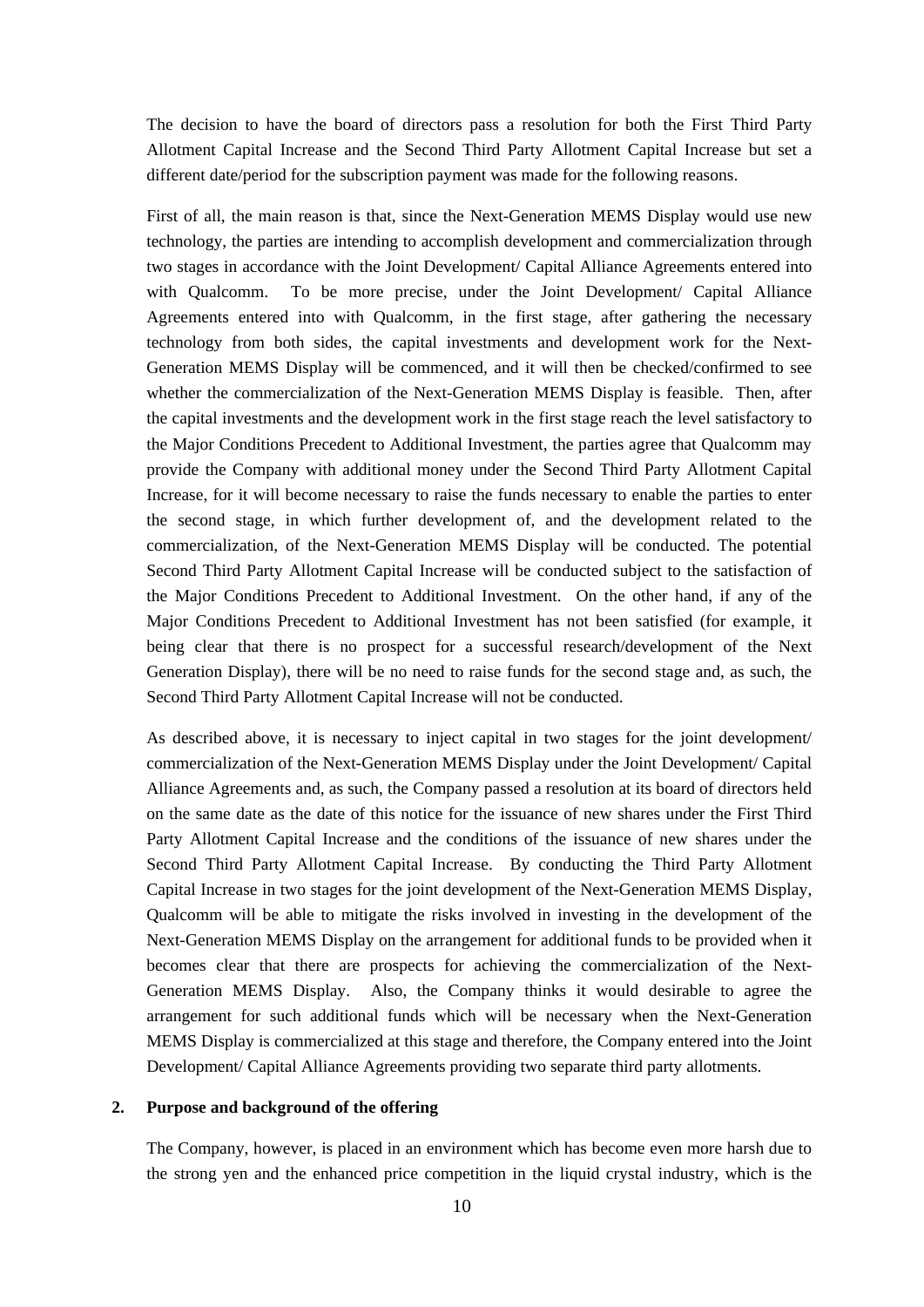Company's main line of business. Under such harsh business environment, as a part of the Company's business structure reform plan, the Company is making efforts to improve its revenue through the expansion of IGZO liquid crystal display products and the expansion of its customer base for the growing mobile equipment display market, by positioning its medium scale/ small scale liquid crystal display business as its future "growth engine". However, there are harsh competitions in terms of technology development and pricing in the mobile equipment display market, and the Company must continue to develop new and advanced technology in order to maintain its advantageous position in the market.

We expect that, as the mobile equipment market (including smart phones, tablets, etc.) continue to expand, a higher level of visibility and lower power consumption will be required for the displays to be used for such equipment. Accordingly, the Company and Qualcomm agreed to enter into the Joint Development/ Capital Alliance Agreements for the joint development of the Next-Generation MEMS Display for mobile equipment that achieves an improved level of highdefinition images and low power consumption, by using both the Company's IGZO-TFT technology and Pixtronix's MEMS display technology, as described in Section I. (Outline of the Joint Development/ Capital Alliance Agreements).

The Company believes that this project will enable an efficient achievement of the development and commercialization of the MEMS display, which has both the features of MEMS display (good color reproduction and low power) and the features of IGZO-TFT (high-speed response and low power consumption), so as to ensure an advantageous position as regards quality in the current business environment where there are harsh competitions in terms of technology development and pricing, by which the Company would be able to achieve stable revenue, resulting in increasing the corporate value of the Company.

As stated above, we believe that Pixtronix's MEMS display technology is an essential technology for the joint development of the Next-Generation MEMS Display for mobile equipment, and concluded that both the Company and Qualcomm would greatly benefit from entering into the Joint Development/ Capital Alliance Agreements and to have Qualcomm become an alliance partner of the Company and, for the purpose of facilitating the joint development with Pixtronix, decided to have the Company conduct the Third Party Allotment Capital Increase with Qualcomm, a wholly-owning parent company of Pixtronix, as the allottee.

Please note that, with respect to the financial results for the second quarter of the fiscal year ending March 31, 2013 (which was publicly announced on November 1, 2012), the Company accounted for a large amount of operational loss and quarterly net loss in the same way as the immediately preceding fiscal year, and also accounted for negative figures for its cash flow. Due to such circumstances, there exist conditions which might raise uncertainties about the Company being an assumed going concern. But the Company has been dealing with the situation through its efforts to increase its future business profits by taking various business management measures including the optimization of inventory, sale of assets and restraints on capital investments. In addition, the Company has arranged for necessary support from the financial institutions and has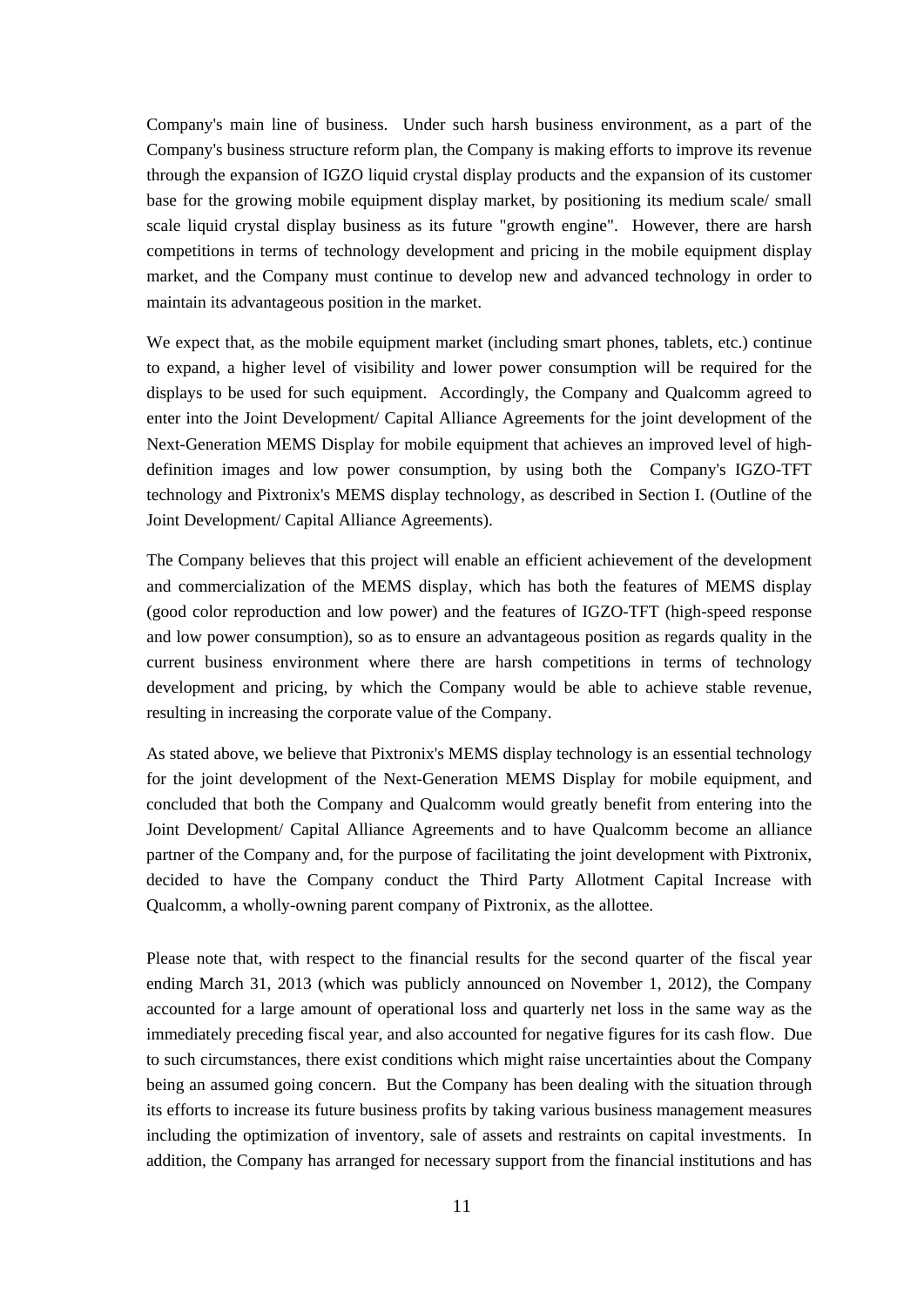also established a monitoring system/structure to manage the progress of such measures. The Company believes that such measures alone would have the effect of resolving such uncertainties about the Company being an assumed going concern, but has concluded that the Relevant Agreements would also contribute to the Company's capital policy by enabling an increase in capital.

## **3. Amount, purpose of use, and expected timing of use of, the funds to be raised**

(1) Amount of the funds to be raised

First Third Party Allotment Capital Increase

| $(1)$ Total subscription payment amount     | 4,939,680,000 yen |  |
|---------------------------------------------|-------------------|--|
| (2) Estimated amount of issue-related costs | 228,000,000 yen   |  |
| (3) Estimated net amount                    | 4,711,680,000 yen |  |

(Note) 1. The estimated amount of issue-related costs is exclusive of consumption tax, etc.

> 2. The breakdown of the estimated amount of issue-related costs is: registration costs (approximately 35 million yen); attorney and other advisor fees (approximately 165 million yen); securities exchange listing related costs (approximately 8 million yen) and other costs (approximately 20 million yen).

Second Third Party Allotment Capital Increase

| $(1)$ Total subscription payment amount     | TBD (Note 3)    |  |
|---------------------------------------------|-----------------|--|
| (2) Estimated amount of issue-related costs | 207,000,000 yen |  |
| (3) Estimated net amount                    | TBD (Note 4)    |  |

(Note) 1. The estimated amount of issue-related costs is exclusive of consumption tax, etc.

- 2. The breakdown of the estimated amount of issue-related costs is: registration costs (approximately 35 million yen); attorney and other advisor fees (approximately 144 million yen); securities exchange listing related costs (approximately 8 million yen) and other costs (approximately 20 million yen).
- 3. This will be calculated by multiplying the issue price set out in Section I. (Outline of the offering – Second Third Party Allotment Capital Increase) by the number of shares to be issued. The total subscription payment amount is expected to be close to the Estimated Total Issue Price.
- 4. This will be the total subscription payment amount less the estimated amount of issue-related costs.
- (2) Purpose of use of the funds to be raised

The above-mentioned estimated net amount is expected to be used for the purposes which are described in detail below.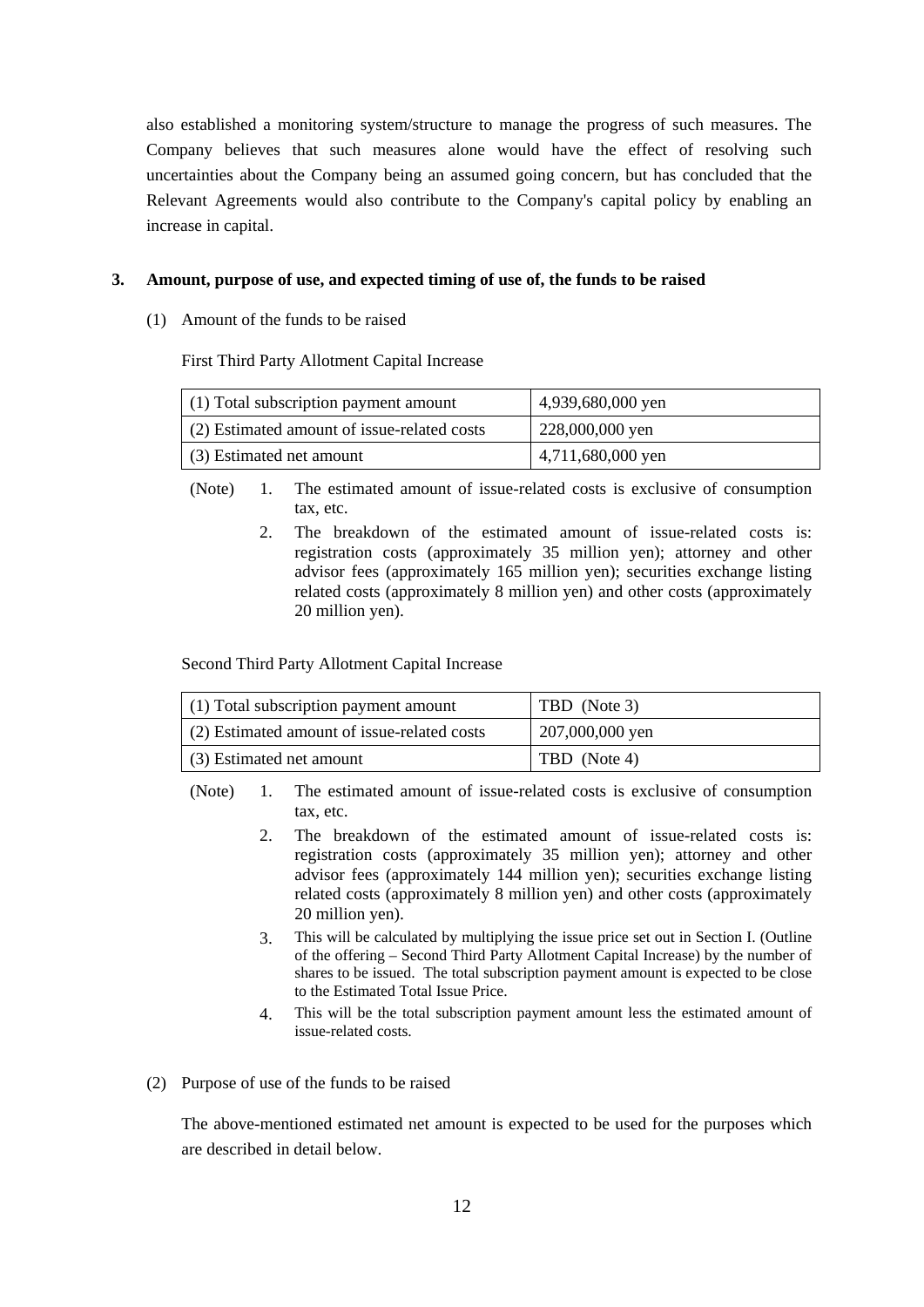With respect to the capital increase by third party allotment with Hon Hai Precision Industry Co., Ltd. as the allottee which was publicly announced on March 27, 2012 (the "2012/3/27 Resolved Third Party Allotment Capital Increase"), the Company stated that the funds raised are expected to be used to make investments in relation to the upgrading/streamlining of the manufacturing facilities for liquid crystal products related to mobile equipment and the adoption of new technology for liquid crystal display, but the funds to be raised by the First Third Party Allotment Capital Increase and the Second Third Party Allotment Capital Increase are expected to be used for the joint development and commercialization of the Next-Generation MEMS Display to be jointly developed with Qualcomm, as set out below, and will therefore be used for purposes which are completely different from the purpose of use of the funds for the 2012/3/27 Resolved Third Party Allotment Capital Increase. Furthermore, the investments (capital contributions) to be made by Qualcomm under the Joint Development/ Capital Alliance Agreements will contribute to the Company's capital policy, but the main purpose is to establish the system/structure for the technology development and commercialization of the Next-Generation MEMS Display, and will not be positioned as a new investment policy to replace that for the 2012/3/27 Resolved Third Party Allotment Capital Increase.

(i) Detailed purpose of use of the funds to be raised by the First Third Party Allotment Capital Increase, the amount of such funds and the timing of use of such funds

| Detailed purpose of use                                                                  | Amount                  | Timing of use                  |
|------------------------------------------------------------------------------------------|-------------------------|--------------------------------|
| Costs and expenses for the development of<br>the Next-Generation MEMS Display (Note 1)   | 3,300<br>million<br>yen | December 2012 to March<br>2013 |
| Equipment investment for the development of<br>the Next-Generation MEMS Display (Note 1) | 1,400<br>million<br>ven | December 2012 to March<br>2013 |

- (Note) 1. In developing the Next-Generation MEMS Display, the Company is expecting to establish a pilot line at Sharp Yonago's second generation liquid crystal panel factory to conduct research and development related to commercialization technology, and the above-mentioned net amount is expected to be used for the necessary capital investments related thereto.
- (ii) Detailed purpose of use of the funds to be raised by the Second Third Party Allotment Capital Increase, the amount of such funds and the timing of use of such funds

| Detailed purpose of use                                                                                    | Amount                  | Timing of use                   |
|------------------------------------------------------------------------------------------------------------|-------------------------|---------------------------------|
| Costs and expenses for the commercialization<br>of the Next-Generation MEMS Display (Note                  | 1.000<br>million<br>yen | April 2013 to September<br>2014 |
| Equipment<br>investment<br>for<br>the<br>commercialization of the Next-Generation<br>MEMS Display (Note 1) | 3,800<br>million<br>yen | April 2013 to September<br>2014 |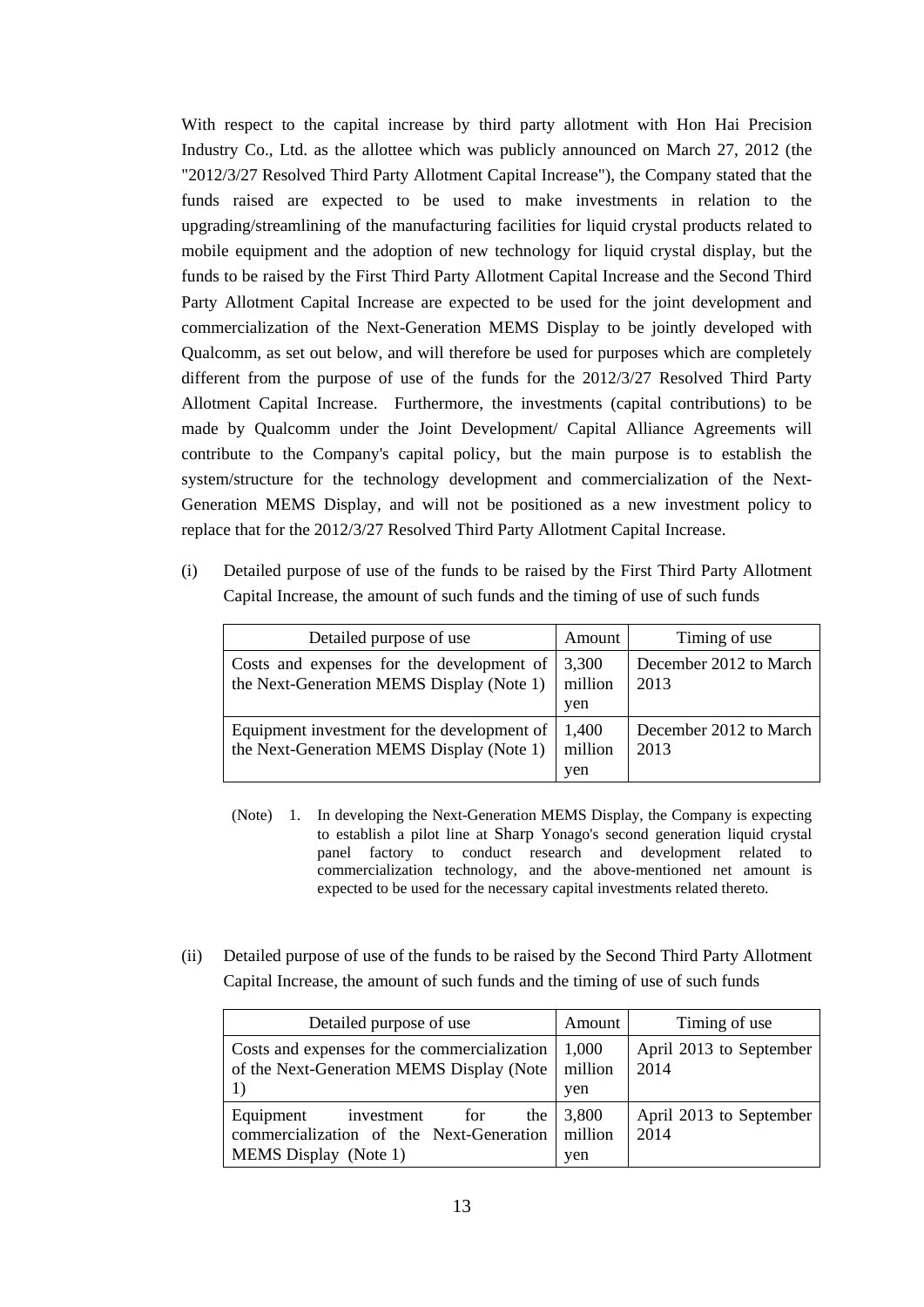- (Note) 1. If it becomes clear that there are prospects for the achievement of commercialization in the initial stage of the development of the Next-Generation MEMS Display conducted by using the funds raised in the First Third Party Allotment Capital Increase, the Company will, with the aim of developing the Next-Generation MEMS Display and the technology related to the commercialization thereof and the above-mentioned net amount is expected to be used for the necessary costs related there to.
	- 2. As described in Section 1. (Outline of the offering), the Second Third Party Allotment Capital Increase will not be conducted if the Major Conditions Precedent to Additional Investment are not satisfied and there are clearly no prospects for a successful research/development of the Next-Generation MEMS Display, because in that case the funds set forth above will not be necessary. In such case there will be no development work to develop the Next-Generation MEMS Display or develop the technology related to the commercialization thereof.
	- 3. The Third Party Allotment Capital Increase will not be conducted unless the Registration Statement Amendment becomes effective after the number of shares to be issued has been determined, and so the above is merely what is expected as of the date of this notice.

#### **4. Views regarding the reasonableness of the purpose of use of the funds to be raised**

As the mobile equipment market (including smart phones, tablets, etc.) continue to expand, a higher level of visibility and lower power consumption will be required for the displays to be used for such equipment. The development of a new generation high added value display which has both the features of MEMS display (good color reproduction and low power consumption) and the features of IGZO-TFT (high-speed response and low power consumption) is essential for the Company to continue its growth, and it is anticipated that such development would contribute to an increase in corporate value and shareholder value in respect of the Sharp group on a medium to long term basis. Accordingly, we believe that there is reasonableness in using the funds to be raised for the appropriation to the research and development costs arising in relation thereto.

## **5. Reasonableness of the terms and conditions of issue**

(1) Basis for the calculation of the subscription payment amount and the details thereof

The subscription payment amount of 164 yen for the First Third Party Allotment Capital Increase was determined based on the simple average (a fraction of less than one yen shall be rounded down) of the closing price of the Company's shares traded on the Tokyo Stock Exchange for 20 trading days up to November 30, 2012 which is 2 business days preceding the date of the board resolution.

The simple average of the closing price for 20 trading days up to 2 business days preceding the date of the board resolution was used as the basis of calculation for the following reason. That is, the Company's stock price has been significantly low comparing to the price before six months ago and even further due to the poor business results and the downward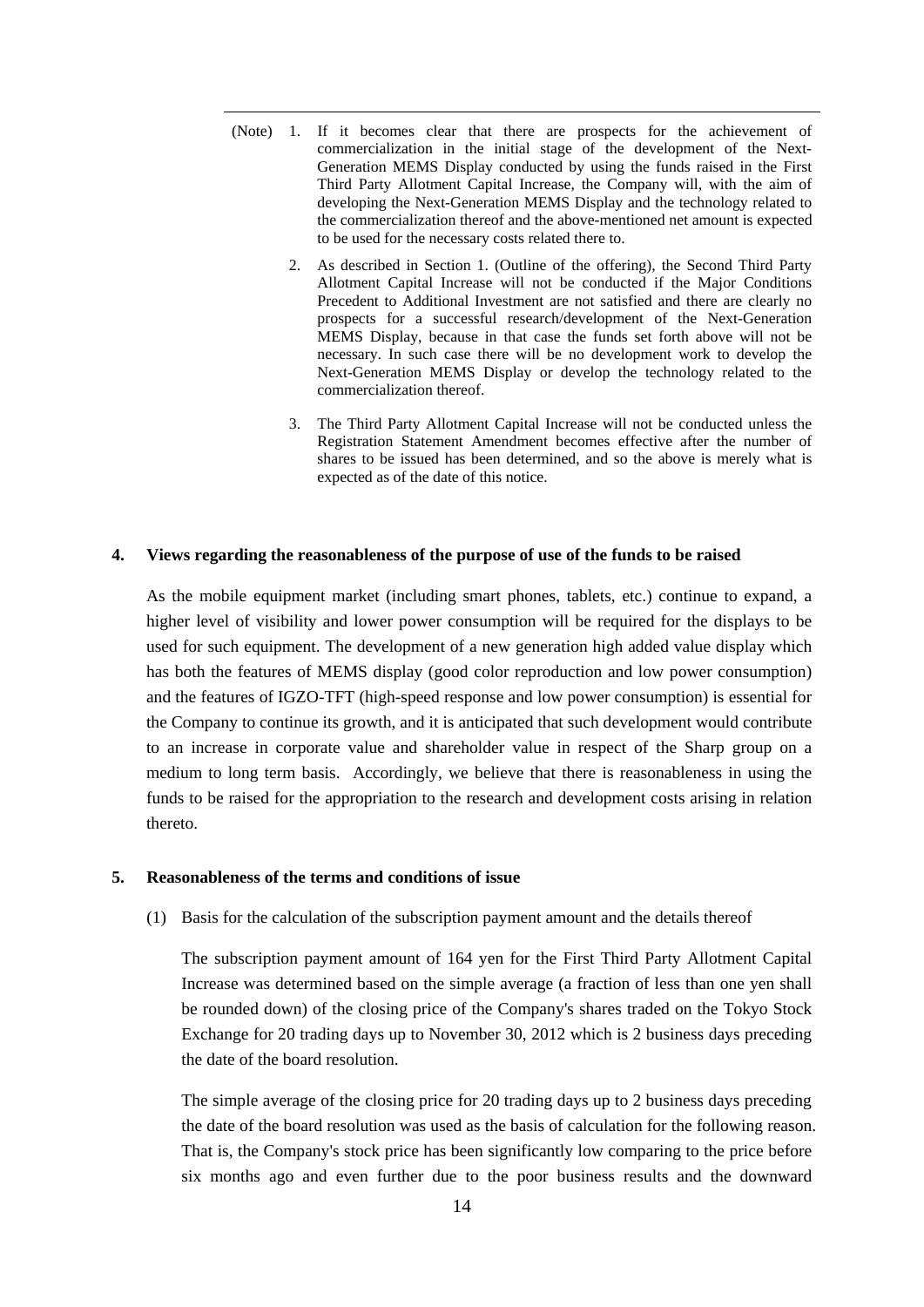adjustments made to the full fiscal year plan, the Company considers that taking an average of more than or equal to the 6 month or such long-term period is not appropriate. The company considers that taking an average of closing price of reasonably short period is more appropriate than taking the price of the immediately preceding date of board resolution due to the high volatility of the Company's current stock price.

The subscription payment amount of 164 yen is calculated with the following adjustments:

- a 4.65% discount on the closing price (172 yen) of the Company's shares on December 3, 2012, which is the business day immediately preceding the date of the board resolution for the Third Party Allotment Capital Increase;
- a 0.12% discount on the average closing price (164 yen, round off to the closest whole number) of the Company's shares during a period of 1 month up to such immediately preceding business day;
- a 6.68% discount on the average closing price (175 yen, round off to the closest whole number) of the Company's shares during a period of 3 months up to such immediately preceding business day; and
- a 32.64% discount on the average closing price (242 yen, round off to the closest whole number) of the Company's shares during a period of 6 months up to such immediately preceding business day.

The subscription payment amount was also determined in accordance with the JSDA's "Guidelines Concerning the Handling of Capital Increase by Third Party Allotment".

The Company has concluded that the subscription payment amount is reasonable and that it does not constitute an "advantageous placement", and all of the four statutory auditors of the Company (including three who are outside statutory auditors) who were present at the board of directors meeting for the Third Party Allotment Capital Increase have expressed their opinion to the effect that the subscription payment amount is based on the market price that objectively indicates the value of the common shares of the Company and is also in compliance with the above-mentioned JSDA guidelines and does not constitute a subscription payment amount that is particularly favorable to the allottee (Qualcomm).

Subscription payment amount for the Second Third Party Allotment Capital Increase has decided to be determined based on the simple average (a fraction of less than one yen shall be rounded down) of the closing price of the Company's shares traded on the Tokyo Stock Exchange for 20 trading days up to 2 business days before the Major Conditions Precedent Satisfaction Date.

The reason why the subscription amount is decided with reference to the simple average (a fraction of less than one yen shall be rounded down) of the closing price of the Company's shares traded on the Tokyo Stock Exchange for 20 trading days up to 2 business days before the day is that the company believes it is not appropriate to decide the Subscription payment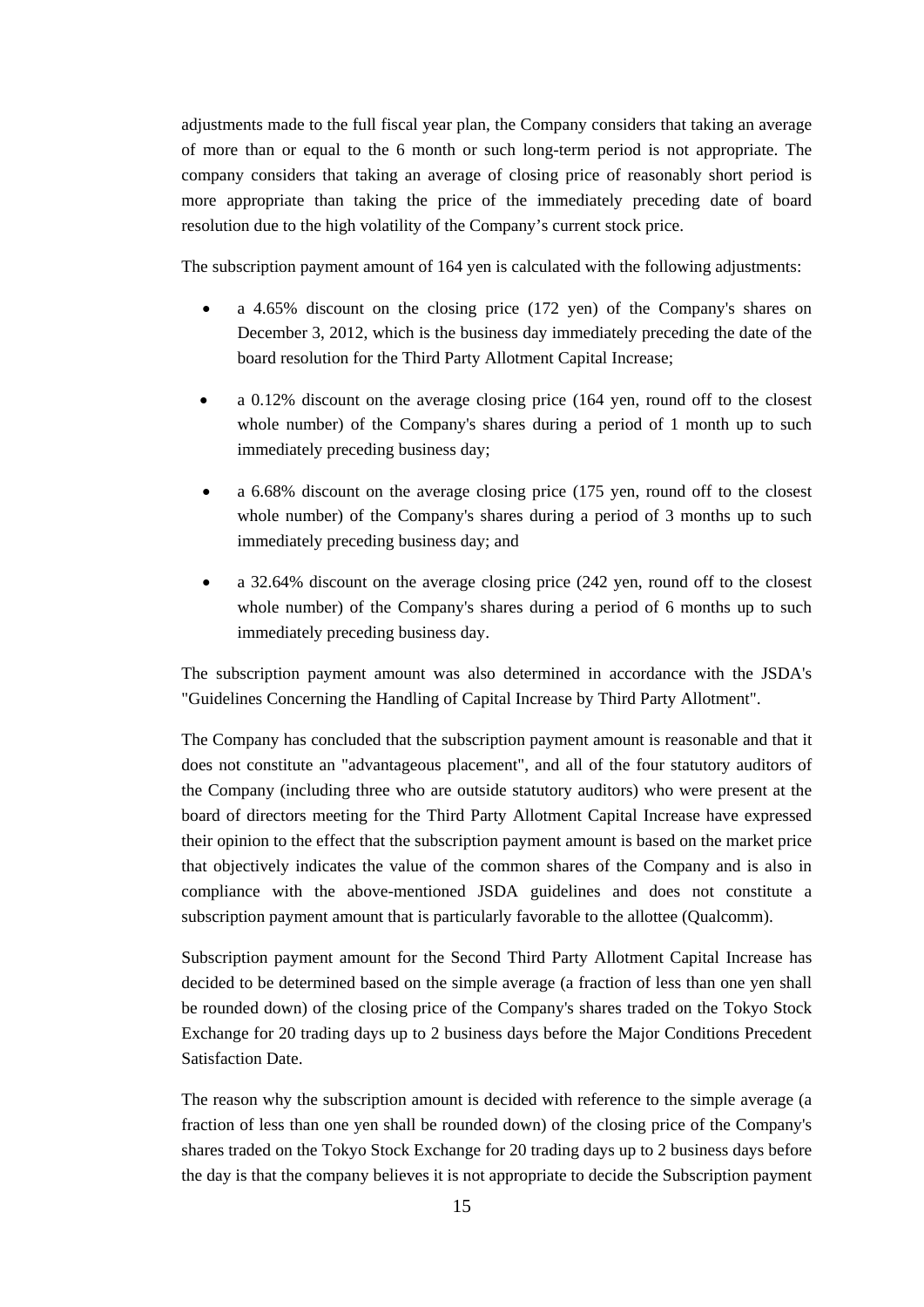amount for the Second Third Party Allotment Capital Increase at this stage due to a long period from the payment date of the Second Third Party Allotment Capital Increase, therefore, the Company decided to refer to the average price level of relatively short period of time for the Subscription payment amount for the Second Third Party Allotment Capital Increase.

Since the subscription payment amount for the Second Third Party Allotment Capital Increase is undetermined at this point, the decision of whether or not constituting an "advantageous placement" for the Second Third Party Allotment Capital Increase will be judged at the time of the subscription payment amount to be confirmed, and the decision and opinion will be disclosed accordingly.

(2) Grounds on which it was concluded that the number of shares to be issued and the scale of dilution of shares are reasonable

The total number of common shares of the Company to be allotted to the allottee in the Third Party Allotment Capital Increase (30,120,000 shares) makes up for 2.71% of 1,110,699,887 shares, which is the total number of the issued common shares of the Company as of September 30, 2012 (2.75% based on the total number of voting rights  $(1,095,302)$ ).

However, as stated in Section 2 (Purpose and background of the offering) and Section 3(2) (Purpose of use of the funds to be raised), the funds to be raised by the Third Party Allotment Capital Increase will be used for the investments to be made in relation to the joint development of the Next-Generation MEMS Display for mobile equipment which is essential for the Company to maintain its advantageous position and growth, so as to enable the Company to improve its revenue and strengthen its competing power in a medium to long term basis, which would contribute to the increase in corporate value and shareholder value in respect of the Sharp group on a medium to long term basis and, for this reason, we concluded that the number of shares to be issued and the scale of dilution of shares for the First Third Party Allotment Capital Increase are reasonable.

With respect to the issue as to whether or not the number of shares to be issued and the scale of dilution of shares for the Second Third Party Allotment Capital Increase are reasonable, since the subscription payment amount (which serves as the basis for considering this point) is undetermined at this point, the Company will make its judgment at the time the subscription payment amount is confirmed, and the decision and opinion will be disclosed accordingly.

# **6. Reason of selection of the allottee**

#### (1) Outline of an Allottee

Please refer to Section I. (Outline of the Joint Development / Capital Alliance Agreements) for the corporate outline of Qualcomm as an allottee.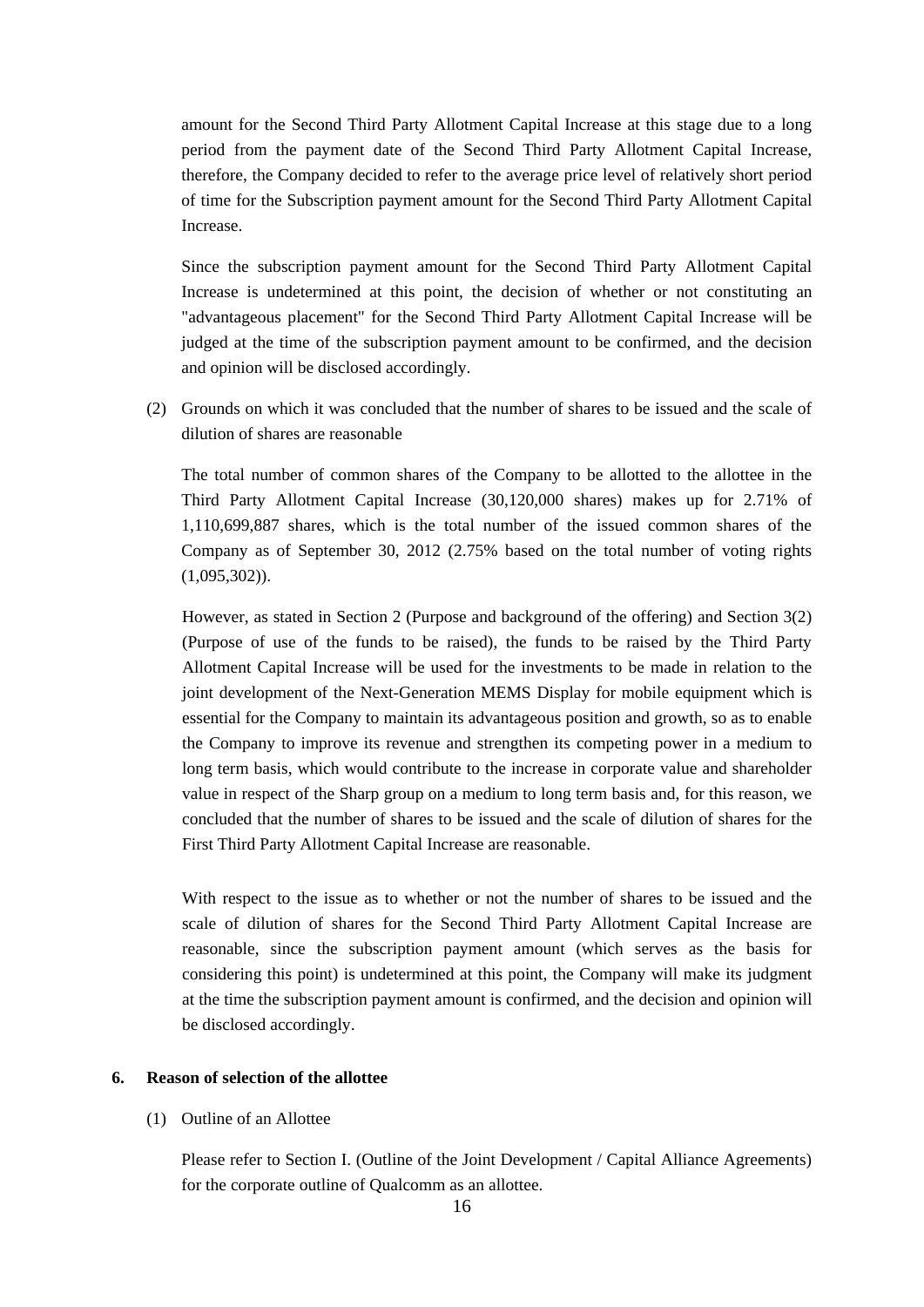(2) Reason for selecting the expected allottee

Please refer to Section 2 (Purpose and background of the offering).

(3) Expected allottee's shareholding policy

The Company has entered into the Joint Development/ Capital Alliance Agreements with Qualcomm, the expected allottee, and the parties have confirmed in such agreements that the shareholding policy as regards the common shares of the Company to be allotted to Qualcomm by the Third Party Allotment Capital Increase shall be to hold such shares on a continuous basis as a stable shareholder and business partner of the Company.

In addition, Qualcomm, the expected allottee, has agreed in the Joint Development/ Capital Alliance Agreements that, for a period of one years from the date of the implementation of the First Third Party Allotment Capital Increase and the date of the implementation of the Second Third Party Allotment Capital Increase, respectively, Qualcomm shall not transfer to any third party all or any of the common shares of the Company which are allotted to Qualcomm by the relevant Third Party Allotment Capital Increase unless otherwise approved by the Company or there is any material breach by the Company under the Joint Development/ Capital Alliance Agreements.

Qualcomm, the expected allottee, has also agreed in the Joint Development/ Capital Alliance Agreements that, if it wishes to transfer to any third party its shares in the Company from the first anniversary to the second anniversary of the First Third Party Allotment Capital Increase or the Second Third Party Allotment Capital Increase, as appropriate, it shall, for any sale on the market, be subject to certain restrictions regarding the trading volume, and shall, for any sale off the market, give a 30 days prior notice to the Company and hold discussions with the Company for a certain period of time to determine the transferee and the terms and conditions of the sale, and if the Company designates the transferee, sell the shares to such designated transferee.

The Company also plans to obtain from Qualcomm, the expected allottee, a written promise to the effect that, in the event Qualcomm transfers all or any of the common shares of the Company it holds within a period of two years from the subscription payment date of the First Third Party Allotment Capital Increase or the Second Third Party Allotment Capital Increase, respectively, then Qualcomm shall notify the Company of such transfer as well as file a report with the TSE and the OSE on the matters so notified to the Company and consent to the contents of such notice and report being made available to the public.

(4) Matters confirmed in relation to the existence of the assets necessary for the subscription payment by the expected allottee

The Company has reviewed the financial statements disclosed by Qualcomm, the expected allottee, including Qualcomm's financial statements for the most recent fiscal year ended September 30, 2012. According to Qualcomm's consolidated financial statements dated September 30, 2012, the total assets are USD43,012 million, the net assets are USD33,545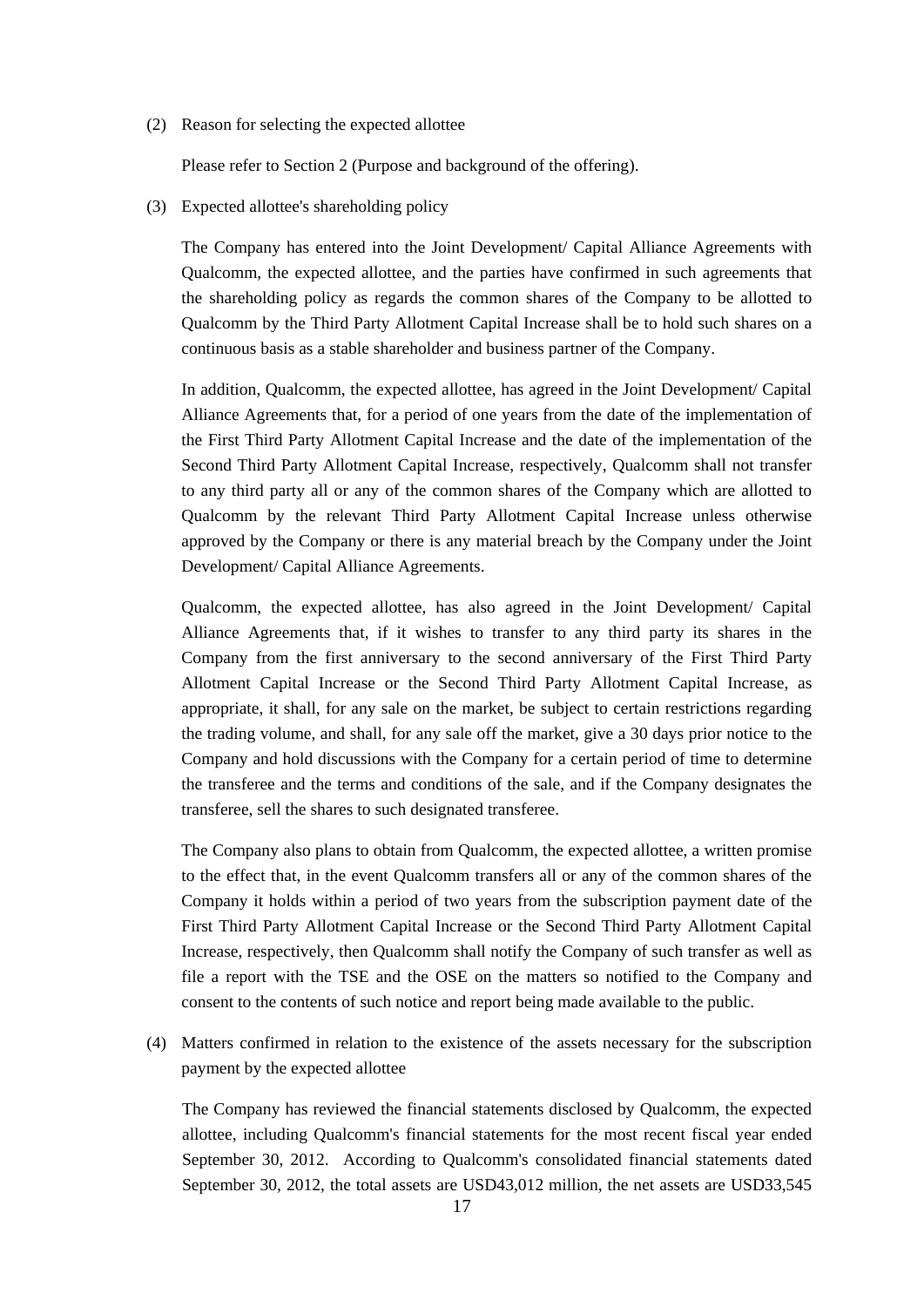million and the cash/deposits and cash equivalents are USD3,807 million. We therefore concluded that, as it can be confirmed from the above that Qualcomm has enough financial power, Qualcomm would have no problem in making the subscription payments for the Third Party Allotment Capital Increase.

## **7. Major shareholders and their respective shareholding ratio after the offering**

Major shareholders and their respective shareholding ratio after the First Third Party Allotment Capital Increase

| Before offering (as of September 30, 2012)                                           |       | After offering                                          |       |
|--------------------------------------------------------------------------------------|-------|---------------------------------------------------------|-------|
| Nippon Life Insurance Company                                                        | 5.01% | Nippon Life Insurance Company                           | 4.88% |
| Meiji Yasuda Life Insurance Company                                                  | 4.12% | Meiji Yasuda Life Insurance Company                     | 4.01% |
| Mizuho Corporate Bank, Ltd.                                                          | 3.77% | Mizuho Corporate Bank, Ltd.                             | 3.67% |
| The Bank of Tokyo-Mitsubishi UFJ,<br>Ltd.                                            | 3.75% | The Bank of Tokyo-Mitsubishi UFJ,<br>Ltd.               | 3.65% |
| Mitsui Sumitomo Insurance Co., Ltd.                                                  | 2.76% | Mitsui Sumitomo Insurance Co., Ltd.                     | 2.69% |
| Japan Trustee Services Bank, Ltd.<br>(Trust Account)                                 | 2.55% | Qualcomm Incorporated                                   | 2.64% |
| Sharp employee stock ownership plan                                                  | 2.52% | Japan Trustee Services Bank, Ltd.<br>(Trust Account)    | 2.48% |
| Sompo Japan Insurance Inc.                                                           | 1.94% | Sharp employee stock ownership plan                     | 2.45% |
| The Master Trust Bank of Japan, Ltd.<br>(Trust Account)                              | 1.83% | Sompo Japan Insurance Inc.                              | 1.88% |
| <b>SSBT OD05 OMNIBUS ACCOUNT</b><br>- TREATY CLIENTS (Standing<br>Agent: HSBC Tokyo) | 1.82% | The Master Trust Bank of Japan, Ltd.<br>(Trust Account) | 1.79% |

(Note) The "after offering" shareholder ratio is based on the shareholder register as of September 30, 2012, and reflects the changes to be made as a result of the First Third Party Allotment Capital Increase, on the assumption that no subscription payment is made for the shares (to be) newly issued under the 2012/3/27 Resolved Third Party Allotment Capital Increase.

Major shareholders and their respective shareholding ratio after the Second Third Party Allotment Capital Increase

With respect to the major shareholders and their respective shareholding ratio after the Second Third Party Allotment Capital Increase, since the number of shares to be issued has not been determined as of the date of this notice, such information will be disclosed after the number of shares to be issued has been determined.

# **8. Future outlook**

The Joint Development/ Capital Alliance Agreements will only have a minor effect on the Company's business results (on a consolidated basis) for the fiscal year ending March 31, 2013.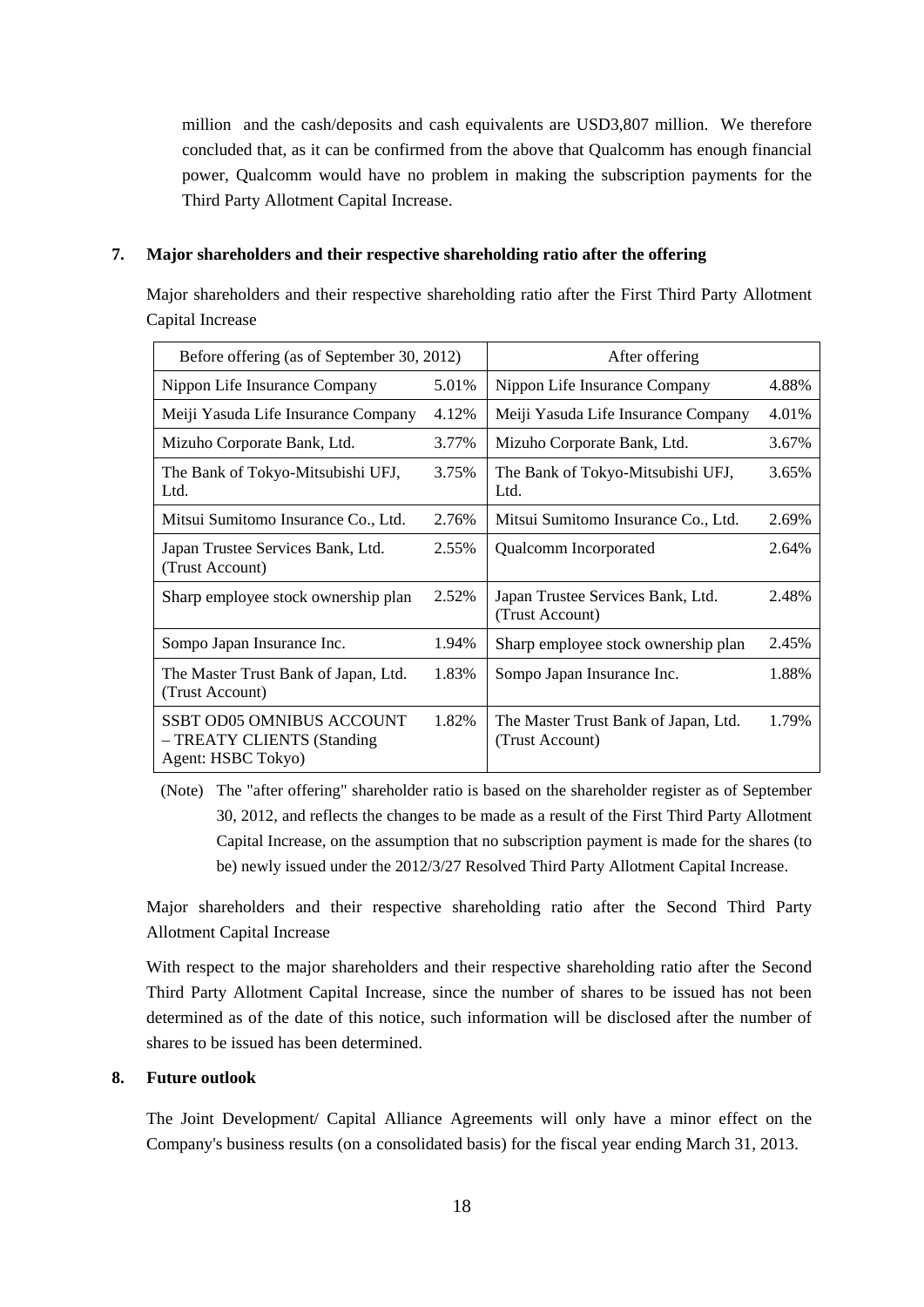# **9. Matters regarding procedures required under the code of corporate conduct**

The Third Party Allotment Capital Increase (1) will result in a dilution of less than 25% and (2) will not cause a change of the controlling shareholder and, accordingly, it does not require the procedure of obtaining the opinion of an independent third party and the procedure of confirming the intentions of the shareholders, which are set forth in Article 432 of the TSE's "Securities Listing Rules" and Article 2 of the OSE's "Rules Concerning Code of Corporate Conduct".

It cannot be determined whether or not the Second Third Party Allotment Capital Increase would require the procedure of obtaining the opinion of an independent third party and the procedure of confirming the intentions of the shareholders, which are set forth in Article 432 of the TSE's "Securities Listing Rules" and Article 2 of the OSE's "Rules Concerning Code of Corporate Conduct", since the number of shares to be issued for the Second Third Party Allotment Capital Increase has not been determined yet.

#### **10. Status of business results and equity finance in the past three years**

| Fiscal year                          | <b>Ended March 31, 2010</b> | <b>Ended March 31, 2011</b> | Ended March 31, 2012 |
|--------------------------------------|-----------------------------|-----------------------------|----------------------|
| <b>Sales</b>                         | JPY2,755,948 mil            | JPY3,021,973 mil            | JPY2,455,850 mil     |
| Operating profit/loss                | JPY51,903 mil               | JPY78,896 mil               | - JPY37,552 mil      |
| Ordinary profit/loss                 | JPY30,995 mil               | JPY59,124 mil               | - JPY65,437 mil      |
| Current net<br>profit/loss           | JPY4,397 mil                | JPY19,401, mil              | - JPY376,076 mil     |
| Current net<br>profit/loss per share | <b>JPY4.00</b>              | JPY17.63                    | $-$ JPY341.78        |
| Dividend per share                   | <b>JPY17.00</b>             | <b>JPY17.00</b>             | <b>JPY10.00</b>      |
| Net assets per share                 | JPY949.19                   | JPY932.46                   | <b>JPY568.83</b>     |

(1) Business results (on a consolidated basis) of the past three years

(2) Current status regarding number of issued shares and number of potential shares (as of December 4, 2012)

|                                                                                   | Number of<br>shares | Percentage of the total number of<br>issued common shares as against<br>the total number of issued shares |
|-----------------------------------------------------------------------------------|---------------------|-----------------------------------------------------------------------------------------------------------|
| Number of issued shares                                                           | 1,110,699,887       | 100.0%                                                                                                    |
| Number of potential shares at the current<br>conversion price (exercise price)    | 79,018,964          | 7.1%                                                                                                      |
| Number of potential shares at the<br>minimum conversion price (exercise<br>price) |                     |                                                                                                           |
| Number of potential shares at the<br>maximum conversion price (exercise<br>price) |                     |                                                                                                           |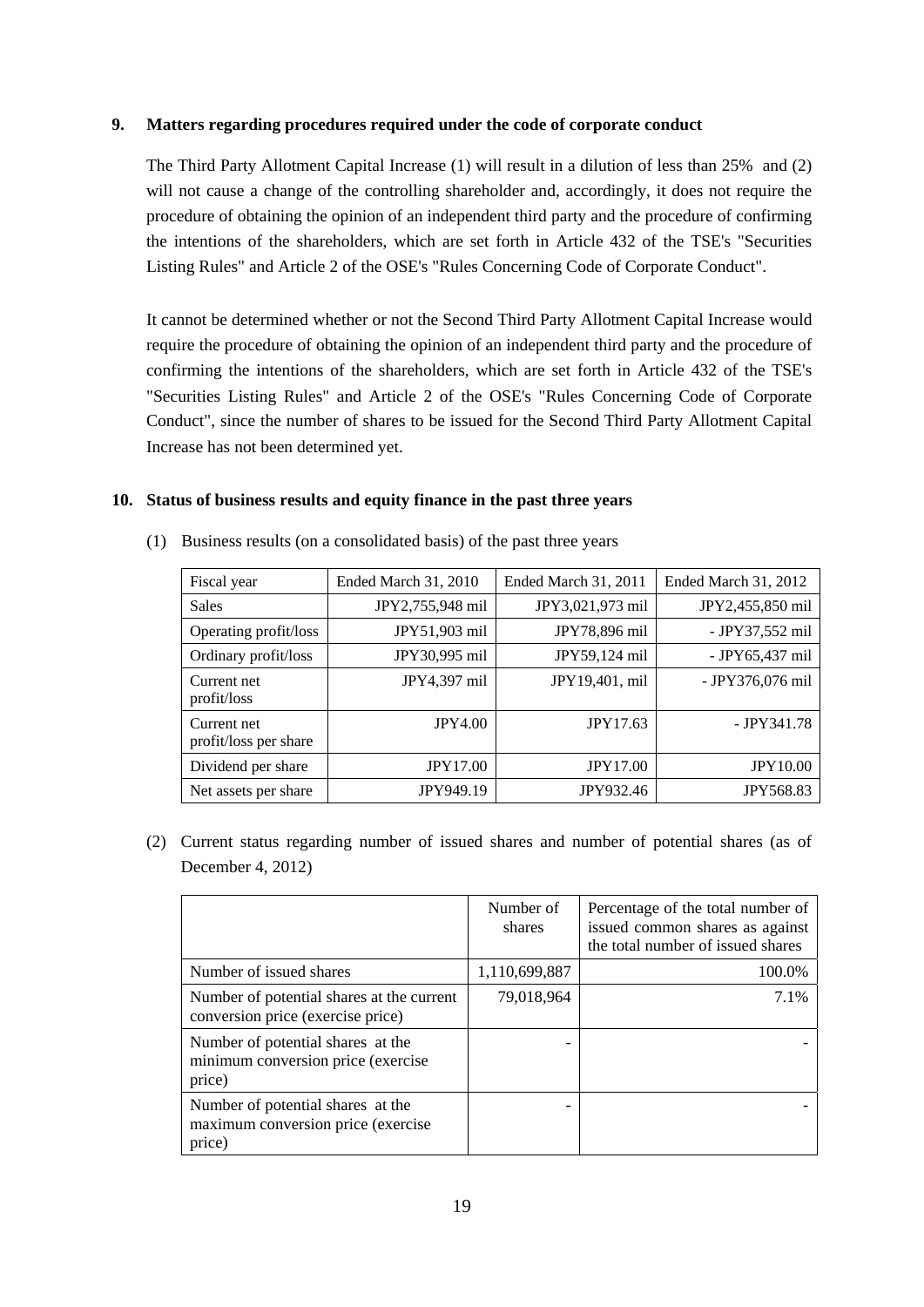# (3) Status regarding recent market price

(i) Status regarding the past 3 years

| Fiscal year   | Ended March 31, 2010 | Ended March 31, 2011 | Ended March 31, 2012 |
|---------------|----------------------|----------------------|----------------------|
| Opening price | 799 yen              | $1,172$ yen          | $824$ yen            |
| High price    | $1,253$ yen          | $1,260$ yen          | 842 yen              |
| Low price     | 771 yen              | $626$ yen            | 467 yen              |
| Closing price | $1,169$ yen          | $825$ yen            | $604$ yen            |

(Note) The above stock prices are those of the First Division of the TSE.

(ii) Status regarding the past 6 months

|               | June               | July              | August    | September          | October   | November  |
|---------------|--------------------|-------------------|-----------|--------------------|-----------|-----------|
| Opening price | $407$ yen          | $408$ yen         | $262$ yen | $190$ yen          | $195$ yen | $167$ yen |
| High price    | $460 \,\text{yen}$ | $409$ yen         | $280$ yen | $220 \,\text{yen}$ | $198$ yen | $181$ yen |
| Low price     | 377 yen            | $247$ yen         | 164 yen   | $182$ yen          | $142$ yen | $147$ yen |
| Closing price | $402$ yen          | $270 \text{ yen}$ | $198$ yen | $193$ yen          | $172$ yen | $172$ yen |

(Note) The above stock prices are those of the First Division of the TSE.

(iii) Market price as of the trading day immediately preceding the date of resolution for the issue of new shares

|               | As of December 3, 2012 |
|---------------|------------------------|
| Opening price | $170$ yen              |
| High price    | $173$ yen              |
| Low price     | $170$ yen              |
| Closing price | $172$ yen              |

(4) Status regarding equity finance in the past three years

The 2012/3/27 Resolved Third Party Allotment Capital Increase (subscription payment period: May 31, 2012 to March 26, 2013) was publicly announced on March 27, 2012, but no subscription payment has been made yet, and the Company is still holding discussions with the allottee.

The general terms and conditions of offering for the 2012/3/27 Resolved Third Party Allotment Capital Increase at the time of such public announcement are as follows:

| Subscription payment period:                                  | May 31, 2012 to March 26, 2013                               |
|---------------------------------------------------------------|--------------------------------------------------------------|
| Amount of funds to be raised:                                 | 66,466,950,000 yen (Estimated net amount<br>after deduction) |
| Issue price:                                                  | 550 yen per share                                            |
| Total number of issued shares at the<br>time of the offering: | 1,110,699,887 shares                                         |
| Number of shares to be issued by the                          | 121,649,000 shares                                           |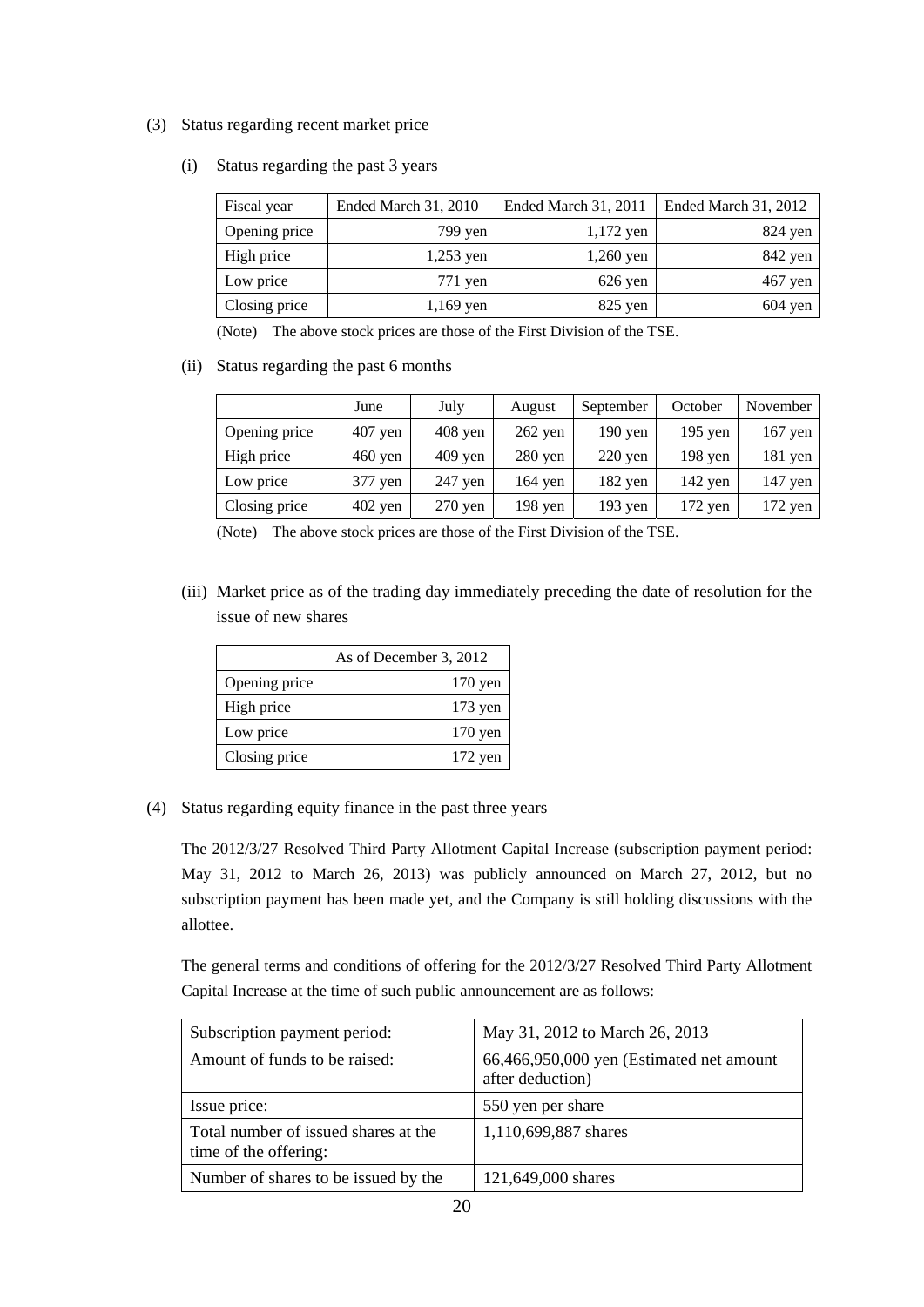| offering:                                                                |                                                                                                                                                                                                |  |
|--------------------------------------------------------------------------|------------------------------------------------------------------------------------------------------------------------------------------------------------------------------------------------|--|
| Total number of issued shares after the<br>offering:                     | 1,232,348,887 shares                                                                                                                                                                           |  |
| Expected allottees:                                                      | Hon Hai Precision Industry Co., Ltd.<br>50,000,000<br>FOXCONN TECHNOLOGY Co., Ltd. 8,029,000<br>FOXCONN (FAR EAST) Limited<br>31,143,000<br>Q-Run Holdings Limited<br>32,477,000               |  |
| Initial purpose of use of the funds as<br>intended at the time of issue: | Investments in the upgrading/streamlining of<br>liquid crystal products production facilities<br>related to mobile equipment and the adoption<br>of new technology for liquid crystal display. |  |
| Timing of use of funds as intended at<br>the time of issue:              | May 2012 to April 2014                                                                                                                                                                         |  |
| Current status regarding appropriation:                                  | N/A                                                                                                                                                                                            |  |

## **11. General terms and conditions of the issue of new shares**

First Third Party Allotment Capital Increase

| (1) | Number of shares offered:                                                           | 30,120,000 shares                                                                                                                                                                                                |
|-----|-------------------------------------------------------------------------------------|------------------------------------------------------------------------------------------------------------------------------------------------------------------------------------------------------------------|
| (2) | Subscription payment amount:                                                        | 164 yen per share                                                                                                                                                                                                |
| (3) | Total subscription payment<br>amount:                                               | 4,939,680,000 yen                                                                                                                                                                                                |
| (4) | Amount of increase in capital:                                                      | 2,469,840,000 yen                                                                                                                                                                                                |
| (5) | Amount of increase in capital<br>reserve:                                           | 2,469,840,000 yen                                                                                                                                                                                                |
| (6) | Method of offering/allotment<br>(allottee and number of shares)<br>to be allotted): | Third party allotment $(30,120,000)$ shares to<br>Qualcomm).                                                                                                                                                     |
| (7) | Subscription payment date:                                                          | December 27, 2012                                                                                                                                                                                                |
| (8) | Other                                                                               | It is conditional upon the securities registration<br>statement for the First Third Party Allotment<br>Capital Increase (as required under the Financial<br>Instruments and Exchange Law) becoming<br>effective. |

# Second Third Party Allotment Capital Increase

| (1) | Number of shares offered:                 | TBD (Note 1) |
|-----|-------------------------------------------|--------------|
| (2) | Subscription payment amount:              | TBD (Note 2) |
| (3) | Total subscription payment<br>amount:     | TBD (Note 3) |
| (4) | Amount of increase in capital:            | TBD (Note 4) |
| (5) | Amount of increase in capital<br>reserve: | TBD (Note 5) |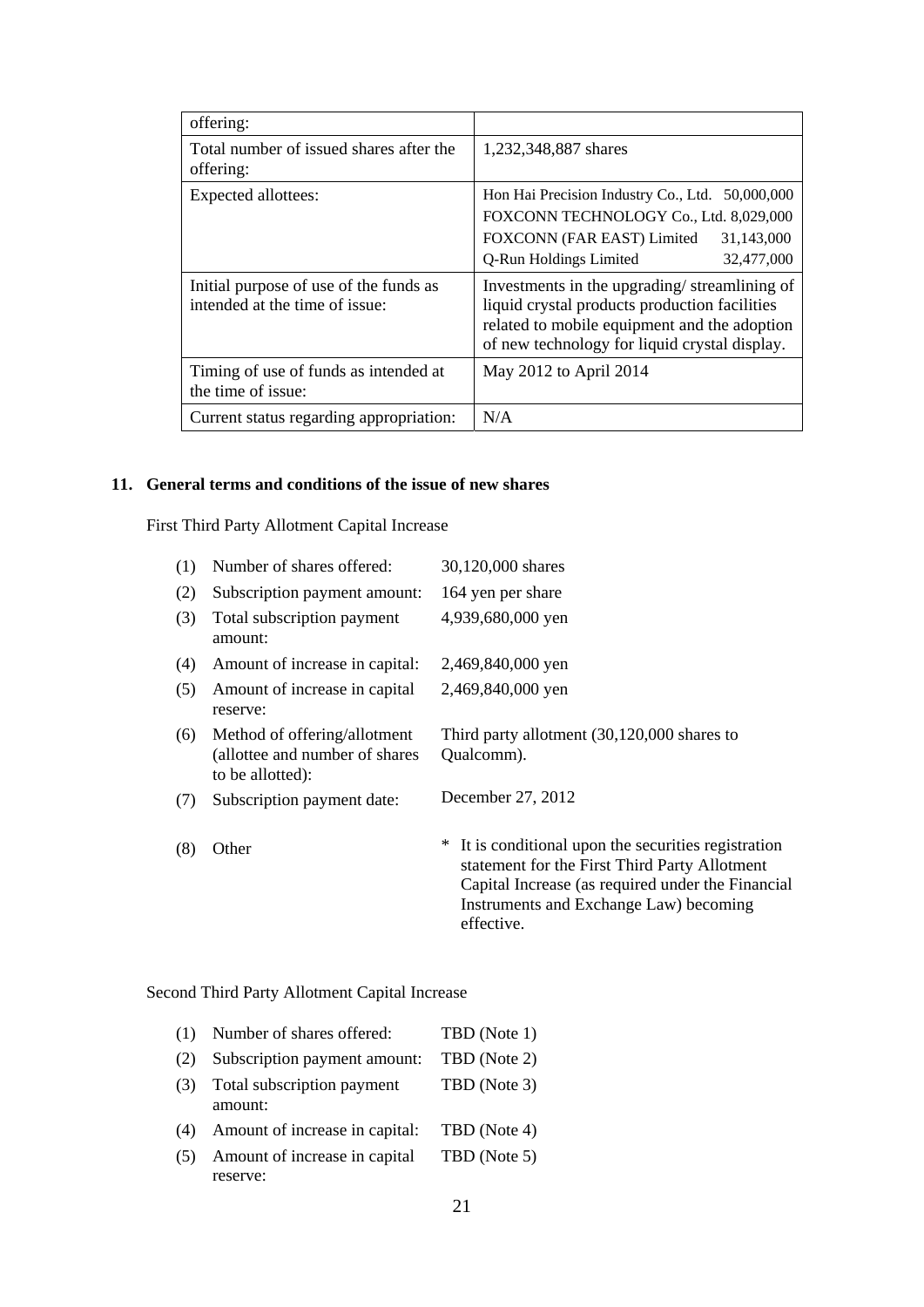(6) Method of offering/allotment (allottee and number of shares to be allotted):

Third party allotment (All of the shares issued will be allotted to Qualcomm).

- (7) Subscription payment date: March 29, 2013
- 
- (8) Other \* It is conditional upon the securities registration statement for the Second Third Party Allotment Capital Increase and the Revised SRS for the Second Third Party Allotment Capital Increase (as required under the Financial Instruments and Exchange Law) becoming effective.
	- \* The terms and conditions of the Second Third Party Allotment Capital Increase were determined by the resolution passed at the Company's board of directors held on December 4, 2012, but the number of shares to be issued was not determined and, as such, with respect to the Second Third Party Allotment Capital Increase, the "board resolution to determine matters regarding the issue of shares" as required under Article 199, Paragraph 1 of the Companies Act has not been fully obtained. Such board resolution required under Article 199, Paragraph 1 of the Companies Act will be obtained for the Second Third Party Allotment Capital Increase as soon as the number of shares to be issued becomes clear.
	- \* Under the Relevant Agreements, Qualcomm is obligated to make the subscription payment by the payment date, only if all of the Major Conditions Precedent to Additional Investment are satisfied. If any of the Major Conditions Precedent to Additional Investment is not satisfied and there are clearly no prospects for a successful research/development of the Next-Generation MEMS Display, the Second Third Party Allotment Capital Increase will not be conducted.
- (Note) 1. "Number of shares offered" will be calculated by dividing the Estimated Total Issue Price by the "issue price" per share (Please refer to Note 2 below for the meaning of the "issue price"). A fraction of less than one whole yen shall be rounded down to the nearest whole yen. In addition, if the number of shares to be issued under the Second Third Party Allotment Capital Increase together with the number of the issued under the First Third Party Allotment Capital Increase exceeds 10% of the total number of the outstanding shares of the Company, the Company will discuss with the allottee.
	- 2. The subscription payment amount is equal to the issue price and the issue price was determined as follows at the board of directors meeting held on December 4, 2012.

The "issue price" shall be equivalent to the simple average (with any fraction of less than one whole yen rounded down to the nearest whole yen) of the closing price of the Company's shares traded on the Tokyo Stock Exchange for 20 business days up to 2 business days before the Major Conditions Precedent Satisfaction Date.